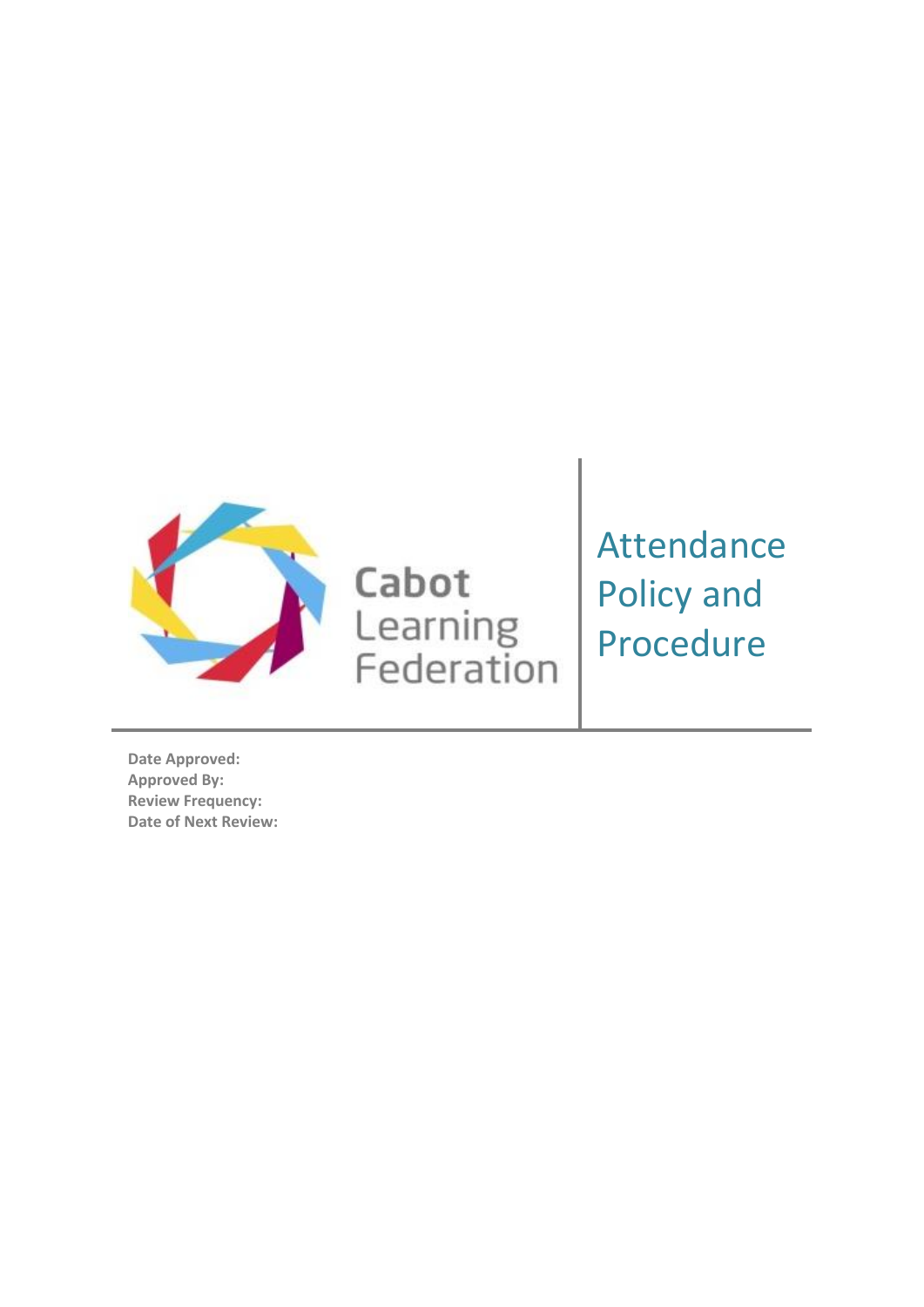

# <span id="page-1-0"></span>**History of most recent Policy changes**

| <b>Date</b> | Page                   | <b>Change</b>    | Origin of Change e.g. TU request,<br><b>Change in legislation</b> |
|-------------|------------------------|------------------|-------------------------------------------------------------------|
| Date        | E.g. Whole<br>Document | Detail of change | Reason for change                                                 |
|             | Whole<br>document      | Implementation   | Implementation of Federation<br>wide policy                       |
|             |                        |                  |                                                                   |
|             |                        |                  |                                                                   |
|             |                        |                  |                                                                   |
|             |                        |                  |                                                                   |
|             |                        |                  |                                                                   |
|             |                        |                  |                                                                   |
|             |                        |                  |                                                                   |
|             |                        |                  |                                                                   |
|             |                        |                  |                                                                   |
|             |                        |                  |                                                                   |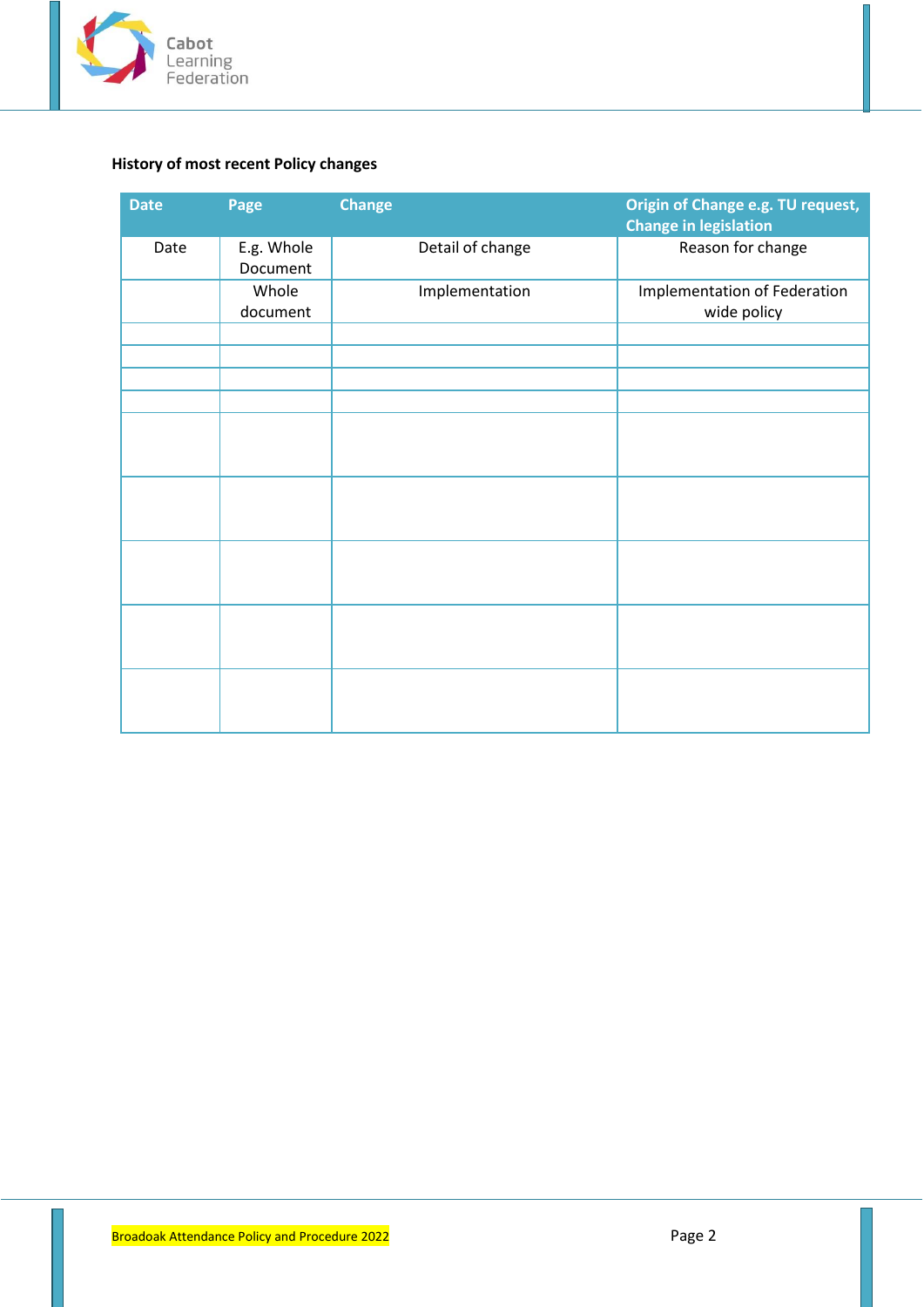

# <span id="page-2-0"></span>**Contents**

| 1  |                                                                              |  |  |
|----|------------------------------------------------------------------------------|--|--|
| 2  |                                                                              |  |  |
| 3  |                                                                              |  |  |
| 4  |                                                                              |  |  |
| 5  |                                                                              |  |  |
| 6  |                                                                              |  |  |
| 7  |                                                                              |  |  |
| 8  |                                                                              |  |  |
| 9  |                                                                              |  |  |
| 10 |                                                                              |  |  |
| 11 |                                                                              |  |  |
| 12 |                                                                              |  |  |
| 13 |                                                                              |  |  |
| 14 |                                                                              |  |  |
| 15 |                                                                              |  |  |
| 16 |                                                                              |  |  |
| 17 |                                                                              |  |  |
| 18 | Leave of Absence - leave requests and sanctions for unauthorised absence  18 |  |  |
| 19 |                                                                              |  |  |
| 20 |                                                                              |  |  |
| 21 |                                                                              |  |  |
| 22 |                                                                              |  |  |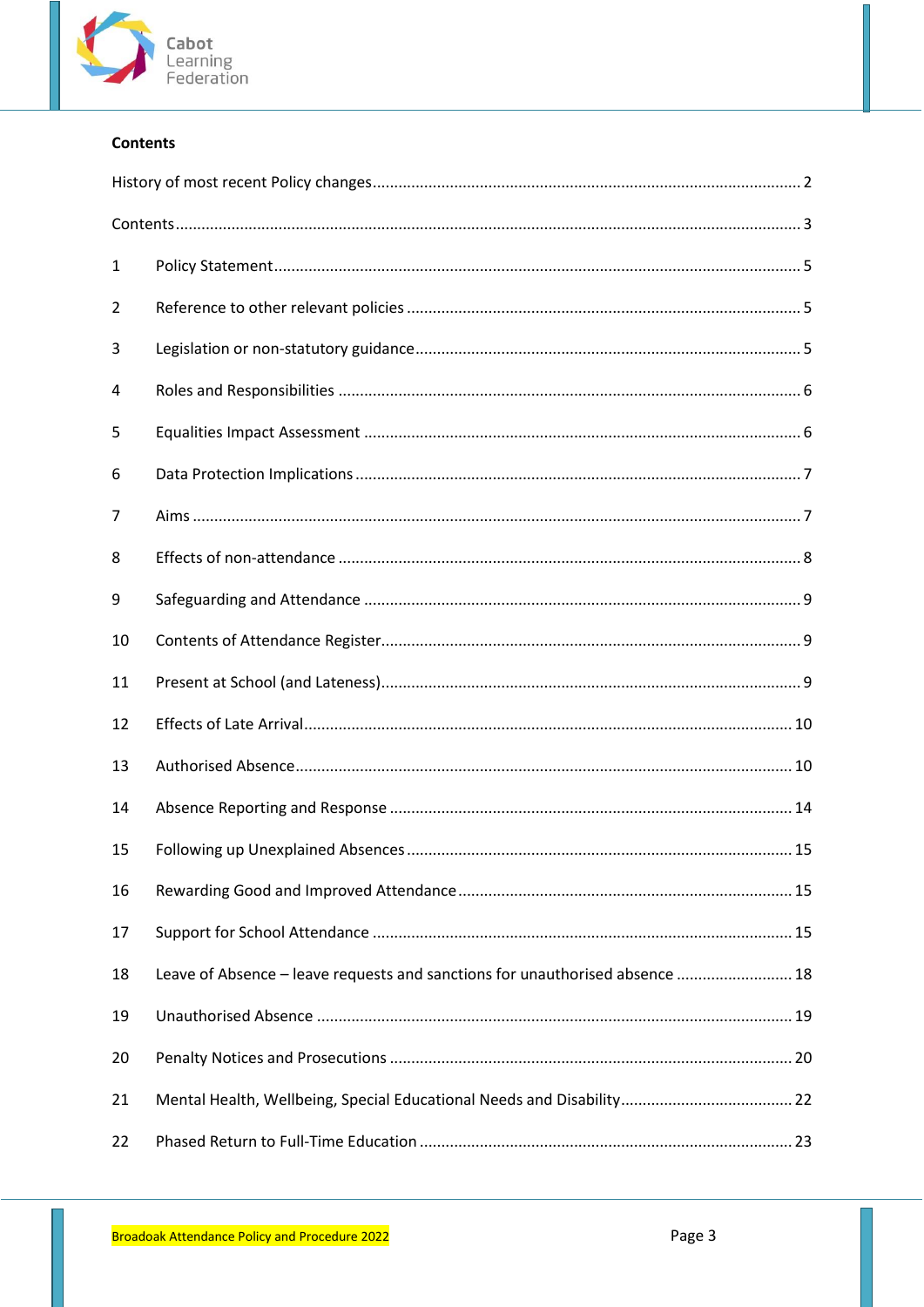

| 23 |                                                                                   |  |  |
|----|-----------------------------------------------------------------------------------|--|--|
| 24 | Unable to attend due to exceptional circumstances (as set out in DfE guidance) 26 |  |  |
| 25 |                                                                                   |  |  |
| 26 |                                                                                   |  |  |
| 27 |                                                                                   |  |  |
| 28 |                                                                                   |  |  |
|    |                                                                                   |  |  |
|    |                                                                                   |  |  |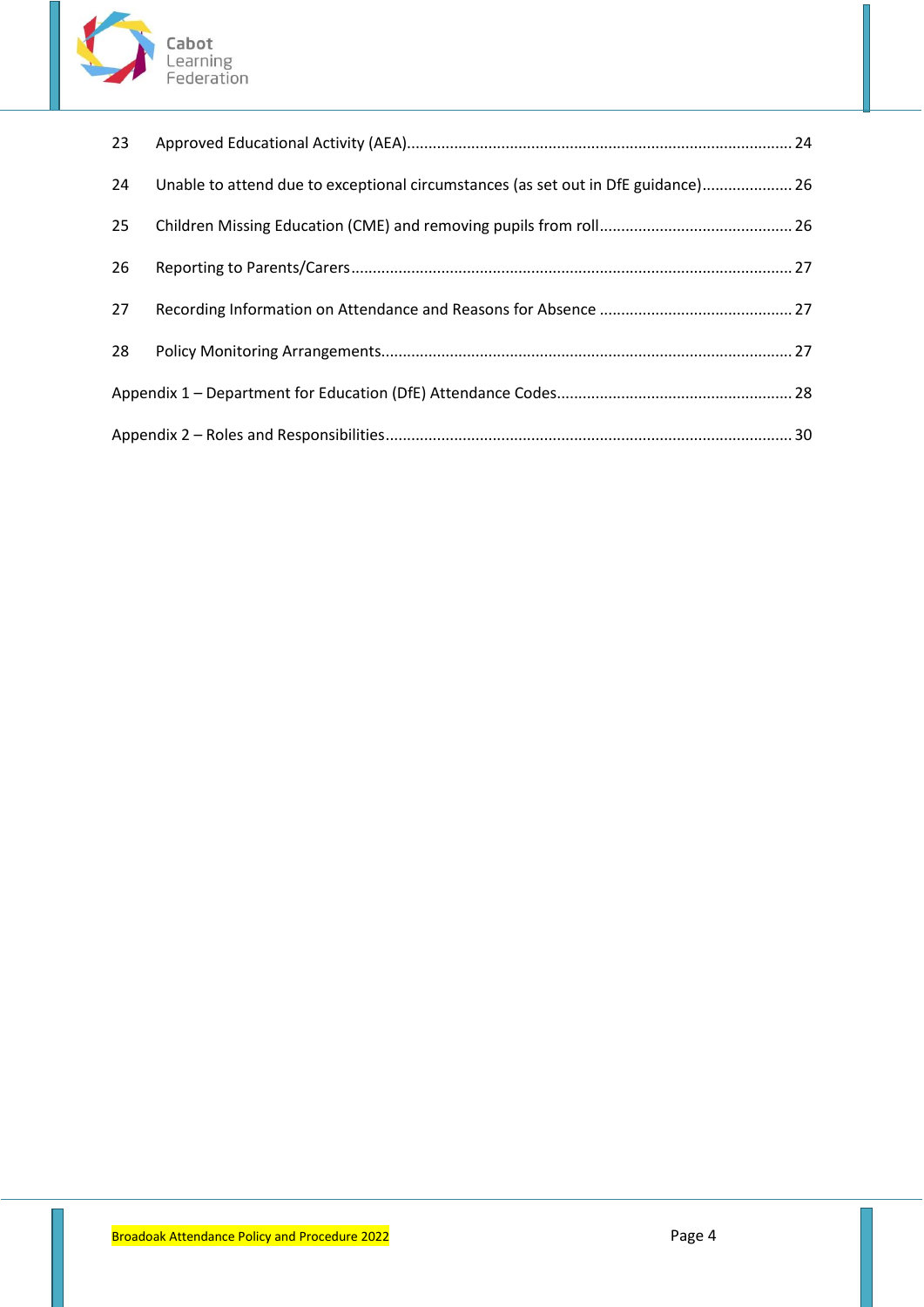

#### <span id="page-4-0"></span>**1 Policy Statement**

- 1.1 It is the aim of Broadoak Academy that pupils should enjoy learning, experience success and realise their full potential. The Attendance Policy reflects this and recognises that regular attendance has a positive effect on the motivation and attainment of pupils.
- 1.2 As part of the Cabot Learning Federation (CLF), the academy is committed to the shared core purpose, which is at the HEART of all we do:



1.3 The academy strives to consistently deliver excellent educational experiences for pupils, improving their life chances and serving the communities of which we are a member.

## <span id="page-4-1"></span>**2 Reference to other relevant policies**

This policy should be read in conjunction with existing trust-wide and academy policies including (but not limited to) the following policies:

- Safeguarding and Child Protection Policy
- Special Educational Needs and Disability Policy
- Behaviour Policy
- Anti-Bullying Policy
- **Exclusion Policy**
- Supporting Pupils with Medical Conditions Policy

#### <span id="page-4-2"></span>**3 Legislation or non-statutory guidance**

- 3.1 This policy meets the requirements of Department for Education (DfE) guidance and legislation setting out the legal powers and duties that govern school attendance including:
	- The Education Act 1996 (as amended)
	- The Education (Pupil Registration) (England) Regulations 2006 (as amended in 2010, 2011, 2013 and 2016)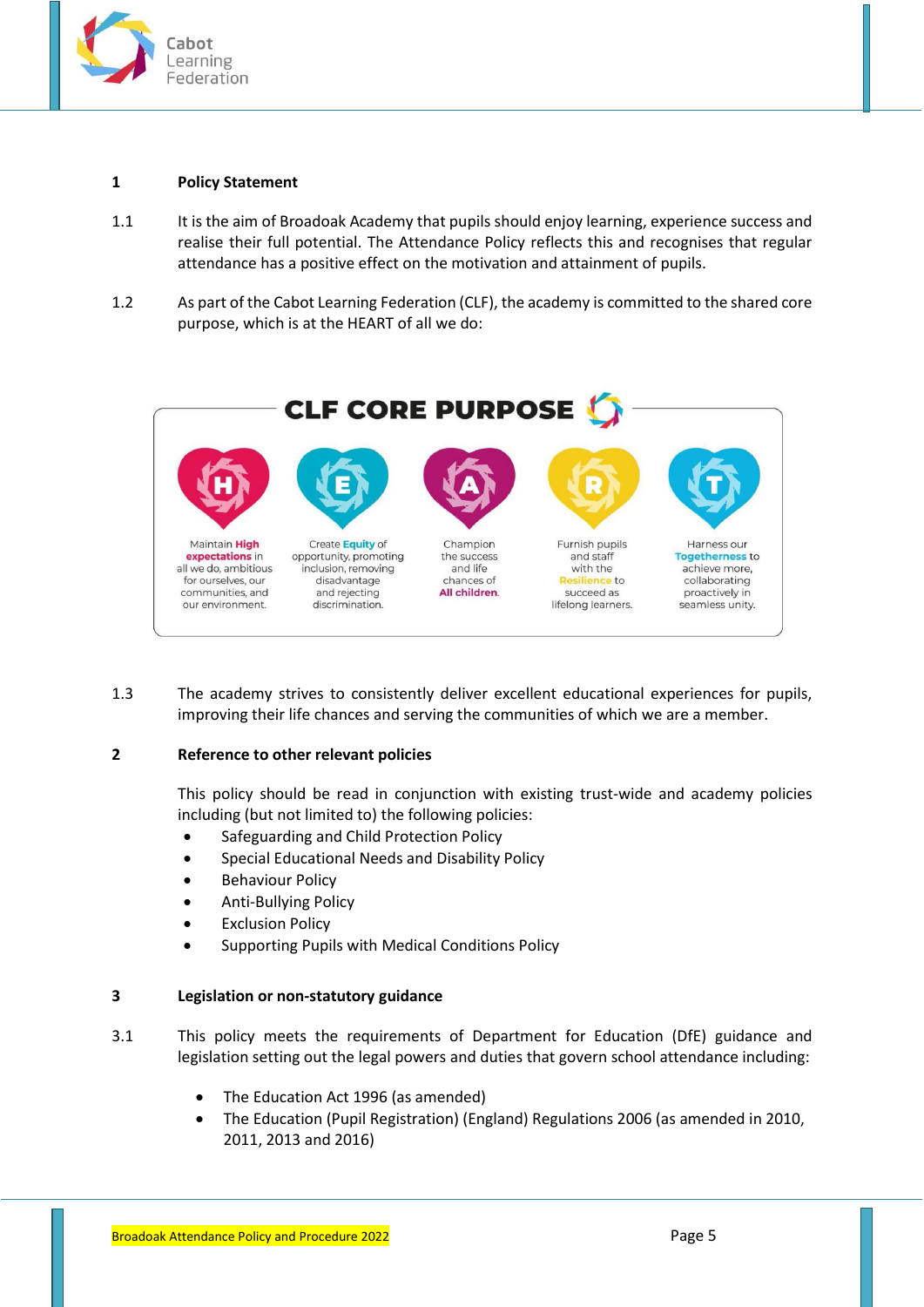

• The Education (Penalty Notices) (England) Regulations 2007 (as amended in 2012 and 2013)

#### 3.2 DfE guidance:

- The Equality Act 2010 and schools (DfE May 2014) [https://assets.publishing.service.gov.uk/government/uploads/system/uploads/attac](https://assets.publishing.service.gov.uk/government/uploads/system/uploads/attachment_data/file/315587/Equality_Act_Advice_Final.pdf) [hment\\_data/file/315587/Equality\\_Act\\_Advice\\_Final.pdf](https://assets.publishing.service.gov.uk/government/uploads/system/uploads/attachment_data/file/315587/Equality_Act_Advice_Final.pdf)
- Supporting pupils at school with medical conditions (DfE December 2015) [https://www.gov.uk/government/publications/supporting-pupils-at-school-with](https://www.gov.uk/government/publications/supporting-pupils-at-school-with-medical-conditions--3)[medical-conditions--3](https://www.gov.uk/government/publications/supporting-pupils-at-school-with-medical-conditions--3)
- Education for children with health needs who cannot attend school (DfE January 2013) [https://www.gov.uk/government/publications/education-for-children-with-health](https://www.gov.uk/government/publications/education-for-children-with-health-needs-who-cannot-attend-school)[needs-who-cannot-attend-school](https://www.gov.uk/government/publications/education-for-children-with-health-needs-who-cannot-attend-school)
- Keeping children safe in education (DfE) [https://www.gov.uk/government/publications/keeping-children-safe-in-education--](https://www.gov.uk/government/publications/keeping-children-safe-in-education--2) [2](https://www.gov.uk/government/publications/keeping-children-safe-in-education--2)
- School Attendance Main Guidance (DfE) <https://www.gov.uk/government/publications/school-attendance>
- School attendance parental responsibility measures (DfE January 2015) [https://www.gov.uk/government/publications/parental-responsibility-measures](https://www.gov.uk/government/publications/parental-responsibility-measures-for-behaviour-and-attendance)[for-behaviour-and-attendance](https://www.gov.uk/government/publications/parental-responsibility-measures-for-behaviour-and-attendance)
- School census guidance (DfE) <https://www.gov.uk/guidance/complete-the-school-census>
- School Exclusion (DfE September 2017) <https://www.gov.uk/government/publications/school-exclusion>
- Home to school travel and transport guidance (DfE July 2014) [https://www.gov.uk/government/publications/home-to-school-travel-and](https://www.gov.uk/government/publications/home-to-school-travel-and-transport-guidance)[transport-guidance](https://www.gov.uk/government/publications/home-to-school-travel-and-transport-guidance)

#### <span id="page-5-0"></span>**4 Roles and Responsibilities**

See Appendix 2.

#### <span id="page-5-1"></span>**5 Equalities Impact Assessment**

An equality impact assessment has been undertaken for this policy in accordance with the Federation's equality, diversity and inclusion strategy and the Public Sector Equality Duty.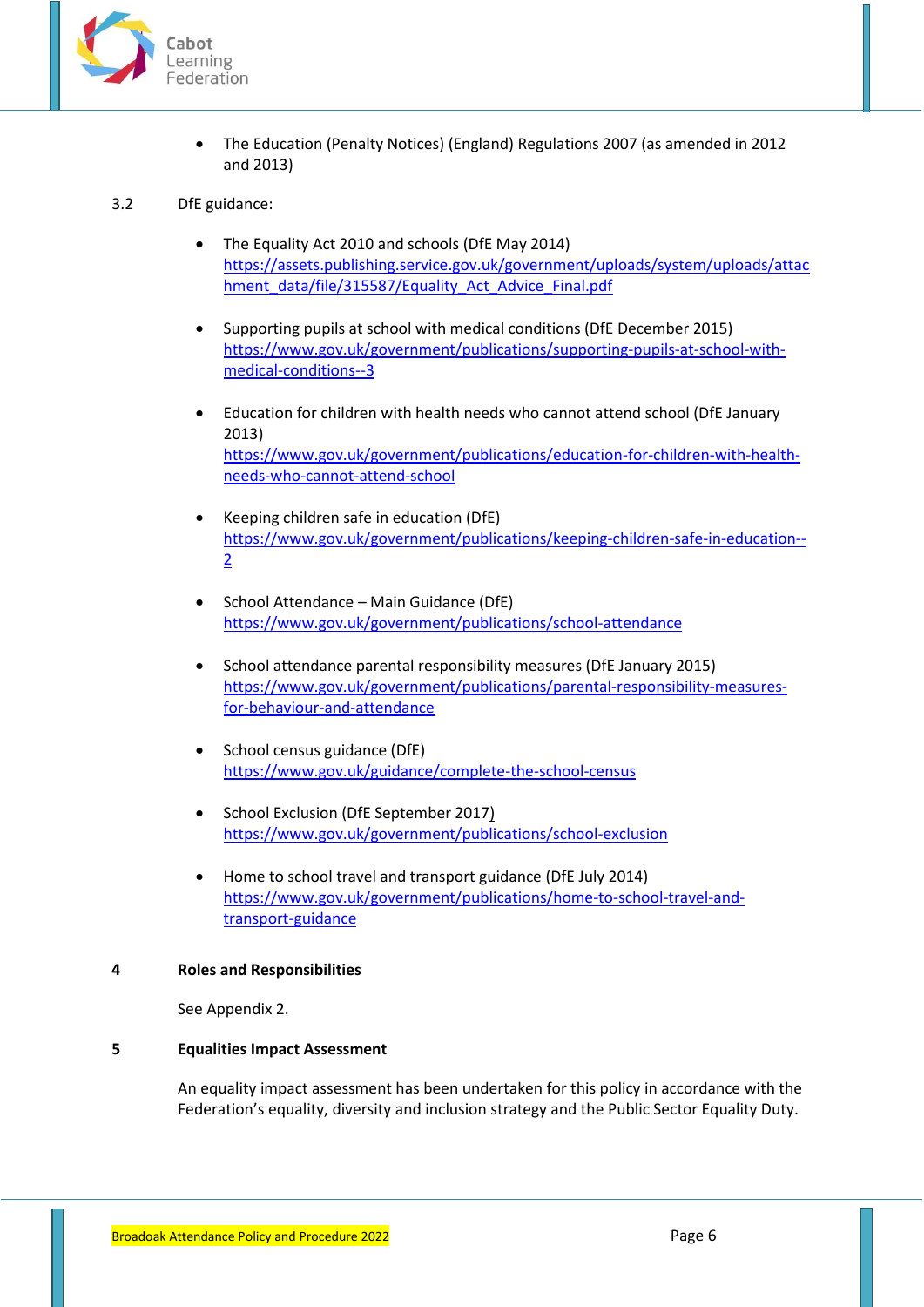

#### <span id="page-6-0"></span>**6 Data Protection Implications**

- 6.1 The personal information the academy uses to help manage attendance and absence is governed by the UK GDPR and Data Protection Act 2018. Much of this information will be sensitive, to both pupils and their parents/carers, and staff must take care to apply appropriate safeguards to ensure personal information is processed fairly and lawfully, is the minimum amount necessary to achieve our aims, is accurate, and where necessary, kept up to date, is not held for longer than is necessary and remains safe and secure.
- 6.2 Staff must record personal information accurately, being clear whether something is an opinion, reported by someone else, or fact. It is also important to remember that pupils and parents/carers can ask to see copies of the personal information the academy holds about them.

#### <span id="page-6-1"></span>**7 Aims**

- 7.1 The academy aims to meet its obligations with regard to school attendance by promoting good attendance; ensuring every pupil has access to the full-time education to which they are entitled; and acting early to address patterns of absence.
- 7.2 This policy sets out the academy's position on attendance and details the procedures that all parents<sup>1</sup>/carers must follow to report their child absent from the academy.
- 7.3 It is vital that children **sustain** regular attendance habits. The academy will encourage parents/carers of students in Year 7 through to Year 11 to send their children to every session that is available to them. If the child is unable to attend the academy for any reason, the parent/carer should inform the academy of the reason on the first day of absence. If the academy is concerned about a pupil's attendance for any reason, the academy will contact the parent/carer to discuss the matter, in the first instance.
- 7.4 The academy will also support parents/carers to perform their legal duty to ensure their children of compulsory<sup>2</sup> school age attend regularly, and will promote and support punctuality in attending lessons.
- 7.5 Pupils should attend the academy every day, unless they are really not well enough to. Children who attend regularly are more likely to feel settled in school, maintain friendships, keep up with their learning and gain the greatest benefit from their education. The academy wants all pupils to enjoy school, grow up to become emotionally resilient, confident and competent adults who are able to realise their full potential. Regular attendance and punctuality are essential in the workplace and children who are used to attending school on time, and on every occasion, unless they are too unwell to attend, will be better prepared for the attendance expectations in the workplace.

**.** 

<sup>&</sup>lt;sup>1</sup> Education law defines parents as: all natural parents, whether they are married or not; any person who has parental responsibility for a child or young person; and any person who has care of a child or young person i.e. lives with and looks after the child.

<sup>&</sup>lt;sup>2</sup> A child becomes of 'compulsory school age' on the 1st January, 1st April or 1st September following their 5th birthday and ceases to be of compulsory school age on the last Friday in June of Year 11.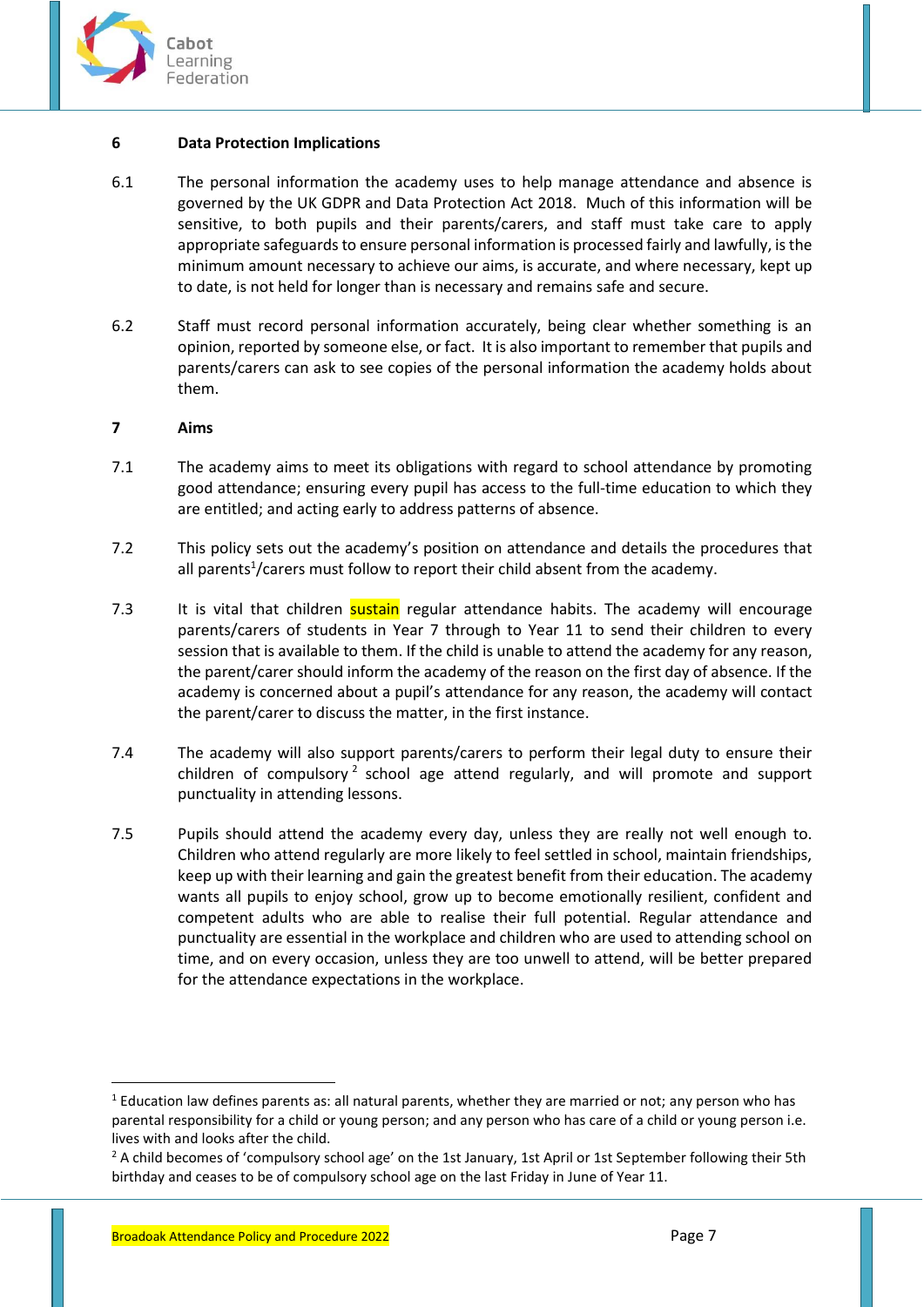

- 7.6 In April 2017 the Supreme Court clarified the definition of regular attendance to be attendance "in accordance with the rules prescribed by the school", therefore if an absence is not authorised by the school, the pupil's attendance is deemed to be irregular.
- 7.7 The academy will do all it can to encourage pupils to attend. The academy will make the best provision it can for any pupil who needs additional support in school or who is prevented from attending school, due to physical or mental health needs or disability. The academy recognises for disabled pupils, 'reasonable adjustments' may be needed to the school environment or to policies to support good attendance. Please see DfE guidance documents ['Supporting pupils at school with medical conditions](https://www.gov.uk/government/publications/supporting-pupils-at-school-with-medical-conditions--3) - December 2015' and ['Ensuring a good](https://www.gov.uk/government/publications/education-for-children-with-health-needs-who-cannot-attend-school)  [education for children who cannot attend school because of health needs-](https://www.gov.uk/government/publications/education-for-children-with-health-needs-who-cannot-attend-school) January 2013' – or ask the academy for printed copies.
- 7.8 One of the most important factors in promoting good attendance is the development of positive attitudes towards school. To this end, the academy strives to provide a happy and rewarding experience for all children, and to foster positive and mutually respectful relationships with parents/carers.
- 7.9 By promoting good attendance and punctuality the academy aims to:
	- Make good attendance and punctuality a priority for all those involved in the academy community
	- Raise pupils' awareness of the importance of good attendance and punctuality
	- Provide support, advice and guidance to parents/carers, pupils and staff
	- Work in partnership with parents/carers and, where appropriate, the wider family

## <span id="page-7-0"></span>**8 Effects of non-attendance**

- 8.1 Any absence affects the pattern of a child's schooling and regular absence may seriously affect their learning. The Department for Education (DfE) defines a pupil as a 'persistent absentee' when they miss 10% or more schooling across the school year, for whatever reason.
- 8.2 The table below indicates how what might seem like just a few days of absence can result in children missing a significant number of lessons.

| Attendance during<br>school year | Days lost in a year | Which is approximately | Approximate number<br>of lessons missed |
|----------------------------------|---------------------|------------------------|-----------------------------------------|
| 95%                              | 9.5 Days            | 2 Weeks                | 50 Lessons                              |
| 90%                              | 19 Days             | 4 Weeks                | 100 Lessons                             |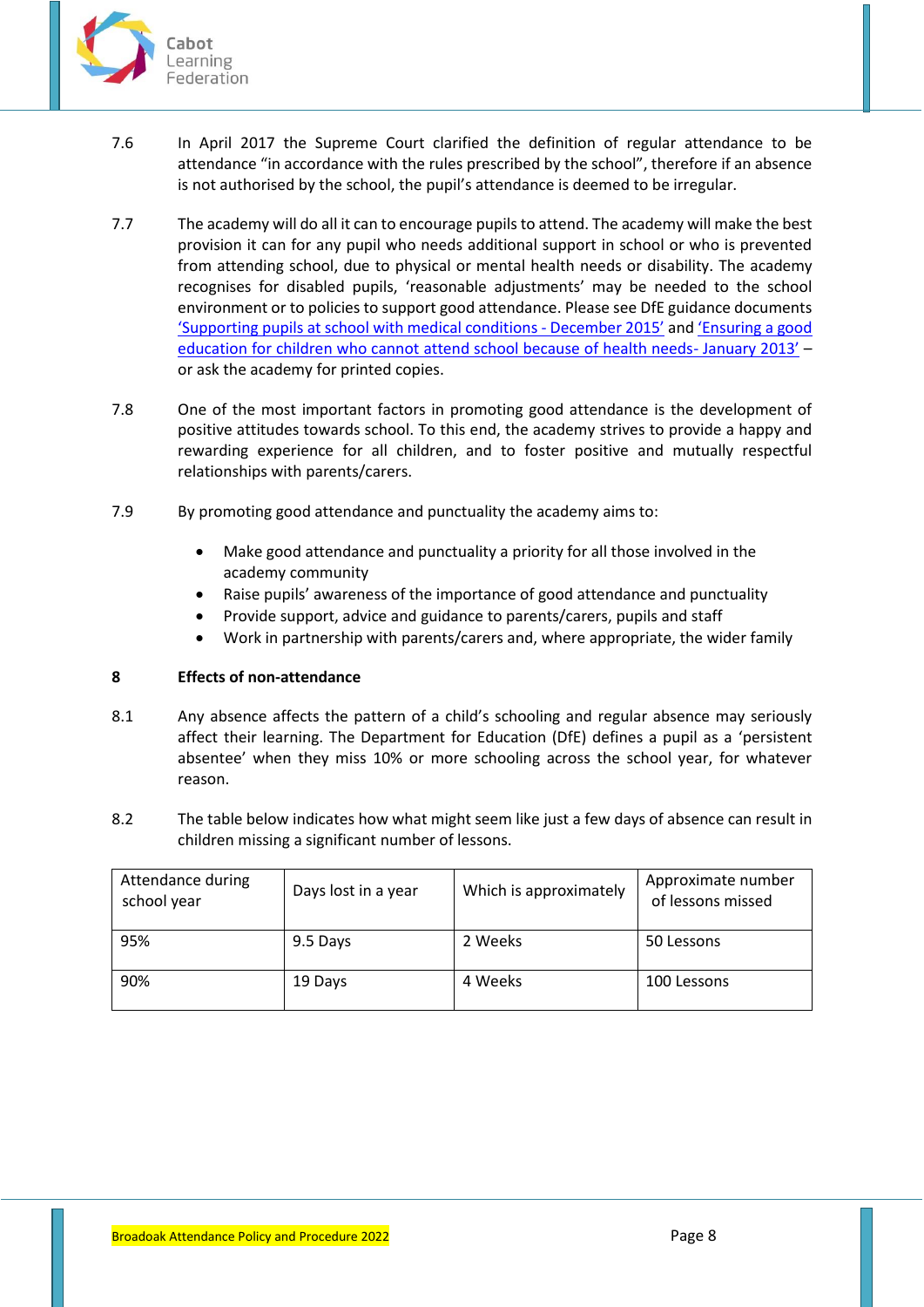

# <span id="page-8-0"></span>**9 Safeguarding and Attendance**

- 9.1 The academy will monitor trends and patterns of absence for all pupils as a part of its standard procedures. However, it is recognised that sudden or gradual changes in a pupil's attendance may indicate additional or more extreme safeguarding issues. In line with government guidance [Keeping Children Safe in Education,](https://www.gov.uk/government/publications/keeping-children-safe-in-education--2) Local Procedures and the Academy's Safeguarding Policy, staff will investigate and report any suspected safeguarding cases on to the relevant authorities. As part of the academy's safeguarding duty and standard procedures, staff will inform the Local Authority and/or the Police of the details of any pupil who is absent from school when they cannot establish their whereabouts and is concerned for the pupil's welfare.
- 9.2 If a pupil is not attending as required, where the academy deems it appropriate, staff may make home visits to see and speak to the pupil and parents/carers as part of the academy's safeguarding and attendance processes. If staff are unable to see and speak to the pupil and parents/carers, they may contact the pupil's emergency contacts and/or other professionals or contacts of the family, who they reasonably expect may be able to provide the academy with relevant information.

# <span id="page-8-1"></span>**10 Contents of Attendance Register**

The law states that schools must take the attendance register at the start of the first session of each school day and once during the second session. On each occasion the school must record whether each pupil is:

- Present;
- Absent;
- Attending an approved educational activity; or
- Unable to attend due to exceptional circumstances.

## <span id="page-8-2"></span>**11 Present at School (and Lateness)**

- 11.1 Pupils are marked present if they are in the academy when the register is taken. If a pupil leaves the academy premises after registration, they are still counted as present for statistical purposes.
- 11.2 It is the duty of parents/carers to ensure that children attend school on time. This encourages habits of good timekeeping and lessens any possible classroom disruption. However, it is also recognised that pupils are sometimes late due to reasons such as caring for parents/carers or siblings, or transport difficulties.
- 11.3 If a pupil starts arriving late to the academy on a regular basis, the academy will work with the pupil and family to find out why the pupil is late and whether any support is needed for the pupil or family, in order to support the pupil to attend on time.
- 11.4 The pastoral team will meet with parents/carers of pupils who are frequently late, to further investigate reasons for lateness and discuss solutions to enable more punctual attendance.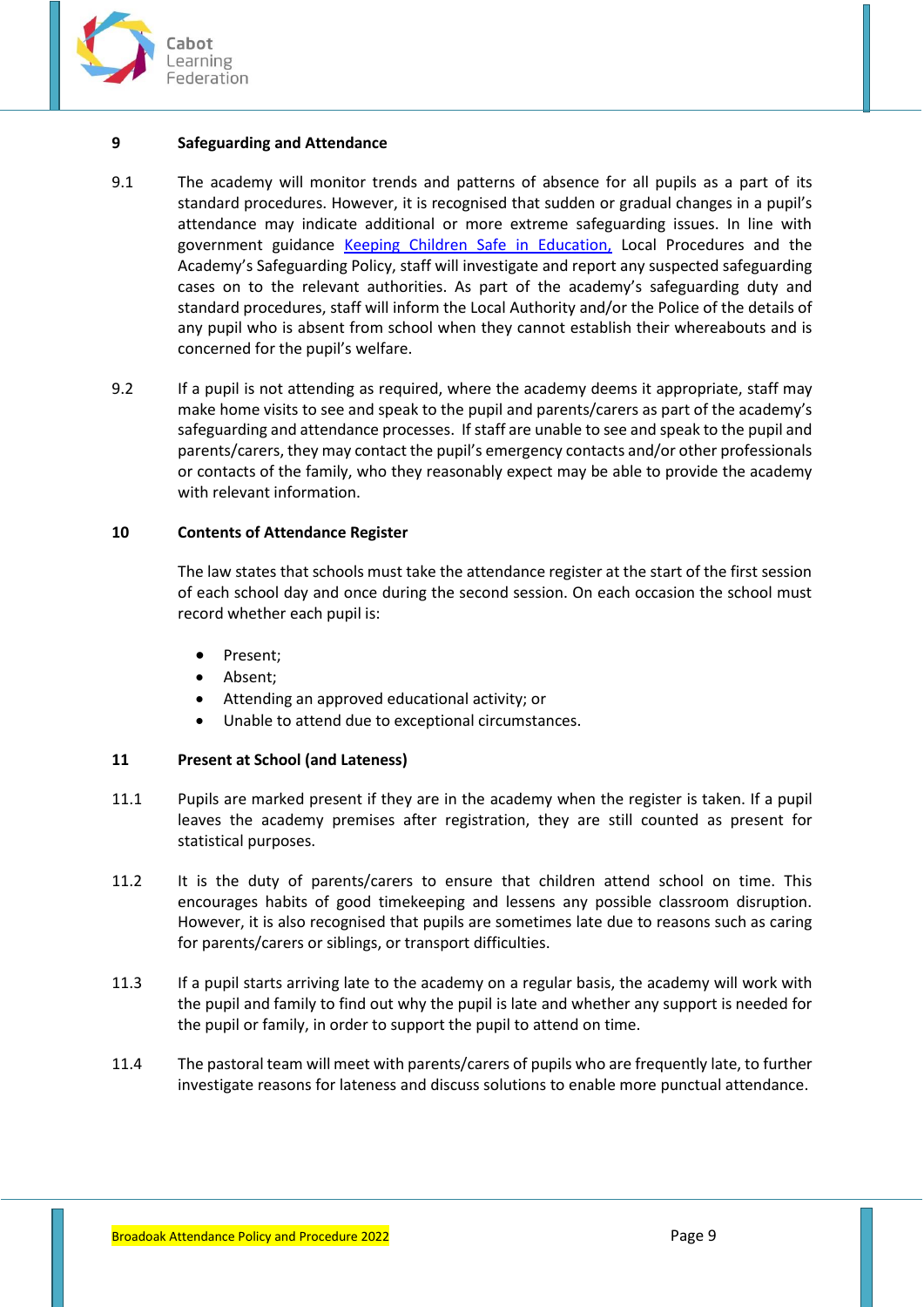

## 11.5 Morning registration

- The academy is open for all pupils from **8:00am**.
- All pupils should be on site and in registration by **8:45 am** on each school day.
- Pupils arriving after **8:45am** will be marked as late (**L**) which still counts as present. See DfE Attendance Codes – Appendix One.
- If a pupil arrives after the close of registration (after **9:35am**) they will be marked with the **unauthorised absence** code 'Late after registers close' (**U**) for the morning session. (See 'Unauthorised Absence' section for more information on unauthorised absences.) If a pupil arrives late after the registers close due to a valid reason, such as an unavoidable medical appointment, their absence will be marked with the appropriate authorised absence code.

## 11.6 Afternoon registration

- The afternoon register is taken at **13:20 pm** and will be kept open until **13:50 pm**
- If a pupil has been out of school during the morning and/or lunchtime session and arrives at school after **13:20 pm** but before **13:50 pm** they will be marked (**L**) – which counts as present.
- If a pupil arrives after **13:50 pm** they will be marked with the **unauthorised absence** code 'Late after registers close' (**U**) for the afternoon session. If a pupil arrives late after the afternoon registers close due to a valid reason, such as an unavoidable medical appointment, their absence will be marked with the appropriate authorised absence code.

## <span id="page-9-0"></span>**12 Effects of Late Arrival**

12.1 When a pupil arrives late to the academy, they miss important events like assembly, teacher instructions and introductions; this can seriously disadvantage pupils. The table below indicates how frequent lateness can add up to a considerable amount of learning being lost.

| <b>Minutes late per Day</b> | <b>Equates to Days of Teaching Lost</b><br>in one Year | Which means this number of<br>lessons missed |
|-----------------------------|--------------------------------------------------------|----------------------------------------------|
| 5 mins                      | 3 Days                                                 | 15 Lessons                                   |
| 10 mins                     | 6 Days                                                 | 30 Lessons                                   |
| 15 mins                     | 9 Days                                                 | 45 Lessons                                   |

## <span id="page-9-1"></span>**13 Authorised Absence**

13.1 'Authorised absence' means that the academy has either given approval in advance for a pupil of compulsory school age to be away from the school or has accepted an explanation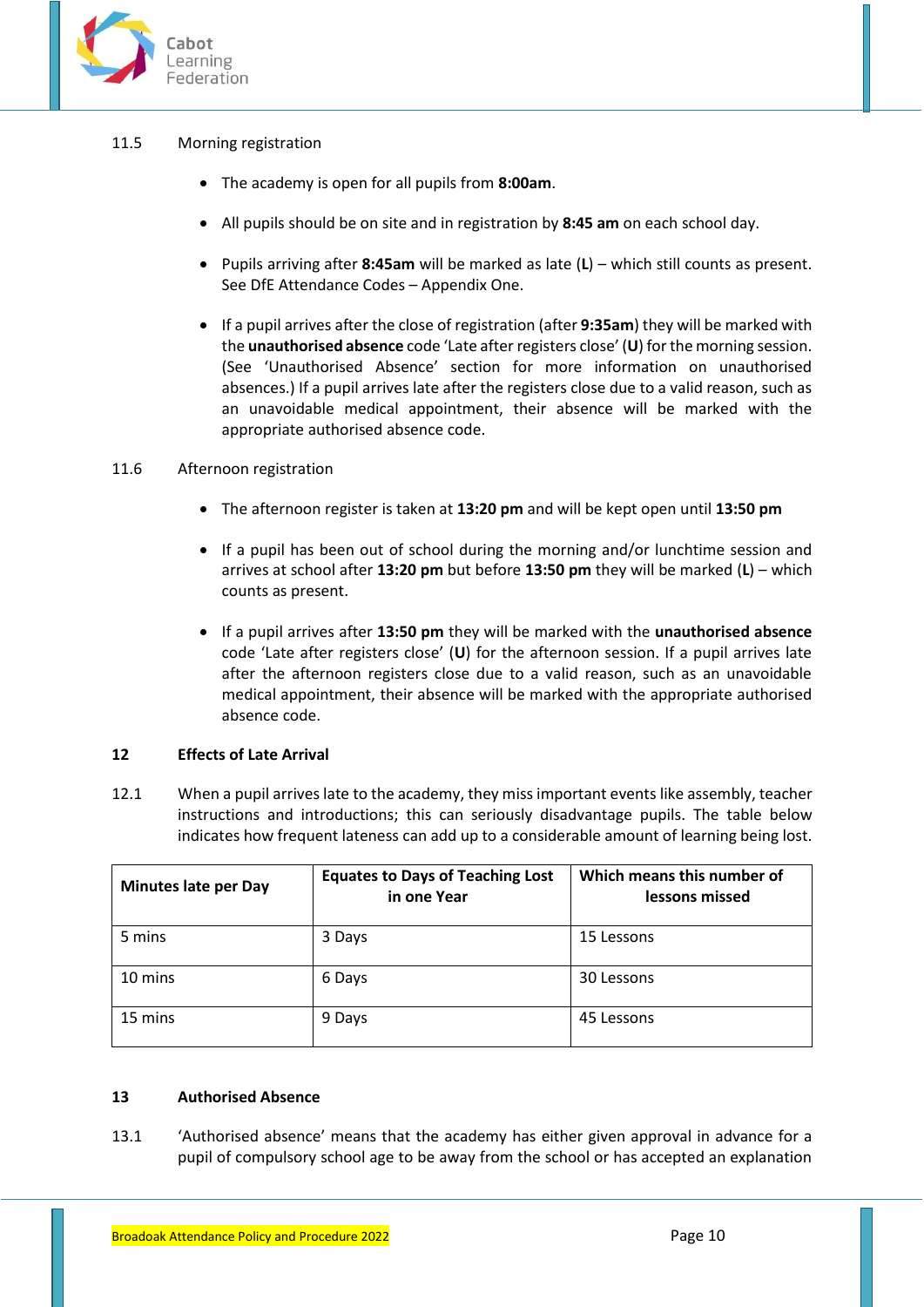

offered afterwards as justification for absence. The following information outlines the main circumstances where absence may be authorised by the academy.

## 13.2 Illness

- In most cases, absences for illness which are reported by following the academy's absence reporting procedures will be authorised. That is unless the academy has a genuine concern about the authenticity of the illness.
- The academy follows the [DfE School Attendance](https://www.gov.uk/government/publications/school-attendance)  Main Guidance, which states that if the authenticity of the illness is in doubt, the school may ask the parent/carer to provide medical evidence, such as a prescription, appointment card, or other appropriate form of evidence. The academy will not ask for medical evidence unnecessarily. In some instances, the academy may ask the parent/carer to obtain a letter from a GP, or seek parental permission to contact the pupil's GP directly.
- If the academy is not satisfied about the authenticity of the illness, the absence will be recorded as unauthorised.
- Where a pupil has a high level and/or frequency of absence, the academy may require suitable evidence in order to authorise any future absence where illness has been given as the reason. If this is the case, the academy will make the parent/carer/s aware of this expectation in advance.
- The reporting of absence due to illness remains the responsibility of the parent/carer. Absences due to illness which have **not** been reported to the academy by the parent/carer on the first and any subsequent days of absence may not be authorised.
- 13.3 Pupils taken ill during the academy day

If a pupil needs to be sent home due to illness, this should be by agreement with an appropriately authorised member of academy staff. In such circumstances, the pupil must be collected from the academy office by a parent/carer or another authorised adult (unless otherwise agreed between the school and the parent/carer) and signed out in the 'signing out' book. No pupil will be allowed to leave the academy site without parent/carer confirmation.

- 13.4 Medical/Dental Appointments
	- Parents/carers should try to make appointments outside of academy hours wherever possible. Where appointments during the academy day are unavoidable, the pupil should only be absent for the minimum amount of time necessary for the appointment. It is not acceptable for a pupil to miss a whole day for an appointment, unless absolutely necessary, in which case the academy will need an explanation as to why this is. The academy recognises that pupils with a health condition may have a higher number of medical appointments than other pupils and it is therefore possible that at least some of these appointments may be during the academy day.
	- If a pupil must attend a medical appointment during the academy day, they must be collected from the academy office by the parent/carer or another authorised adult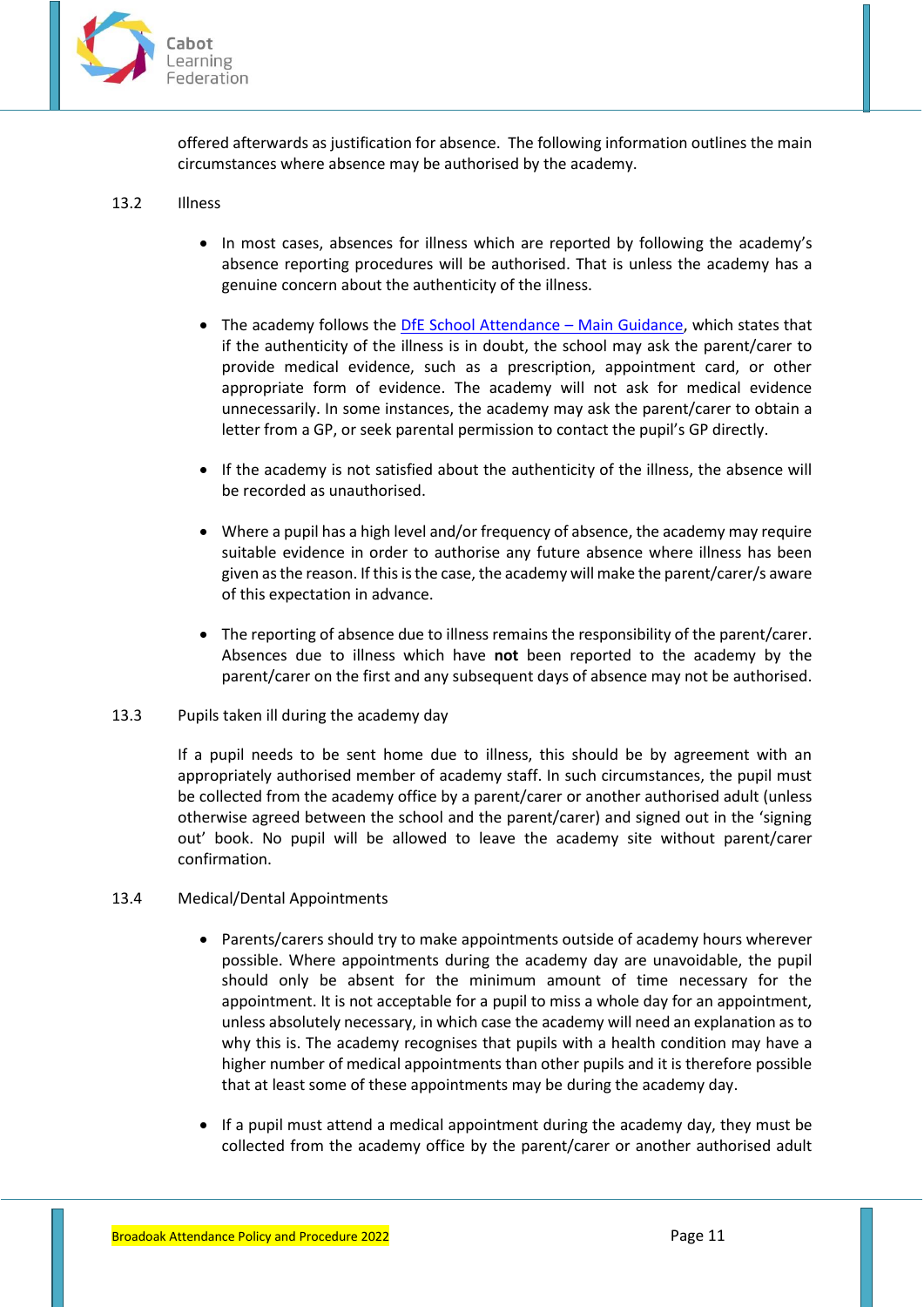

and signed out in the 'signing out' book. No pupil will be allowed to leave the academy site without parent/carer confirmation.

• Advance notice is required for medical or dental appointments, unless it is an emergency appointment. Parents/carers should also provide the academy with sight of, or a copy of, the appointment card or letter.

## 13.5 Religious Observance

- The academy acknowledges the multi-faith nature of the academy community and recognises that religious festivals sometimes fall outside of academy holidays or weekends.
- In accordance with the law, the academy will authorise one day's absence for a day exclusively set apart for religious observance by the religious body to which the parent/carer belongs – this will be marked with the **R** code. In line with th[e DfE school](https://www.gov.uk/government/publications/school-attendance)  [attendance guidance,](https://www.gov.uk/government/publications/school-attendance) if necessary, the academy will seek advice from the parent/carer's religious body, about whether it has set the day apart for religious observance.
- Parents/carersshould notify the academy in advance that their child will be absent for religious observance, so that the academy knows whether to expect the pupil into school or not.
- If a parent/carer would like their child to be absent for an additional day, around a religious observance, they should contact the academy. The academy will consider each application individually taking into account the specific facts and circumstances and relevant background context behind the request. If additional absence is authorised, this would be marked with the **C** code.
- The academy will ensure a pupil is not penalised for absence due to days of Religious Observance, for example if using attendance rewards.

#### 13.6 Traveller Absence

- The Education Act 1996 includes specific reference to the school attendance of children "of no fixed abode". This law applies when a child is unable to attend school because they are travelling with their parent/carer "who is engaged in a trade or business of such a nature as to require [the parent/carer] to travel from place to place". This is subject to certain limits, depending on the child's age and number of sessions absent.
- The [DfE school attendance guidance](https://www.gov.uk/government/publications/school-attendance) explains that a number of different groups are covered by the generic term Traveller – Roma, English and Welsh Gypsies, Irish and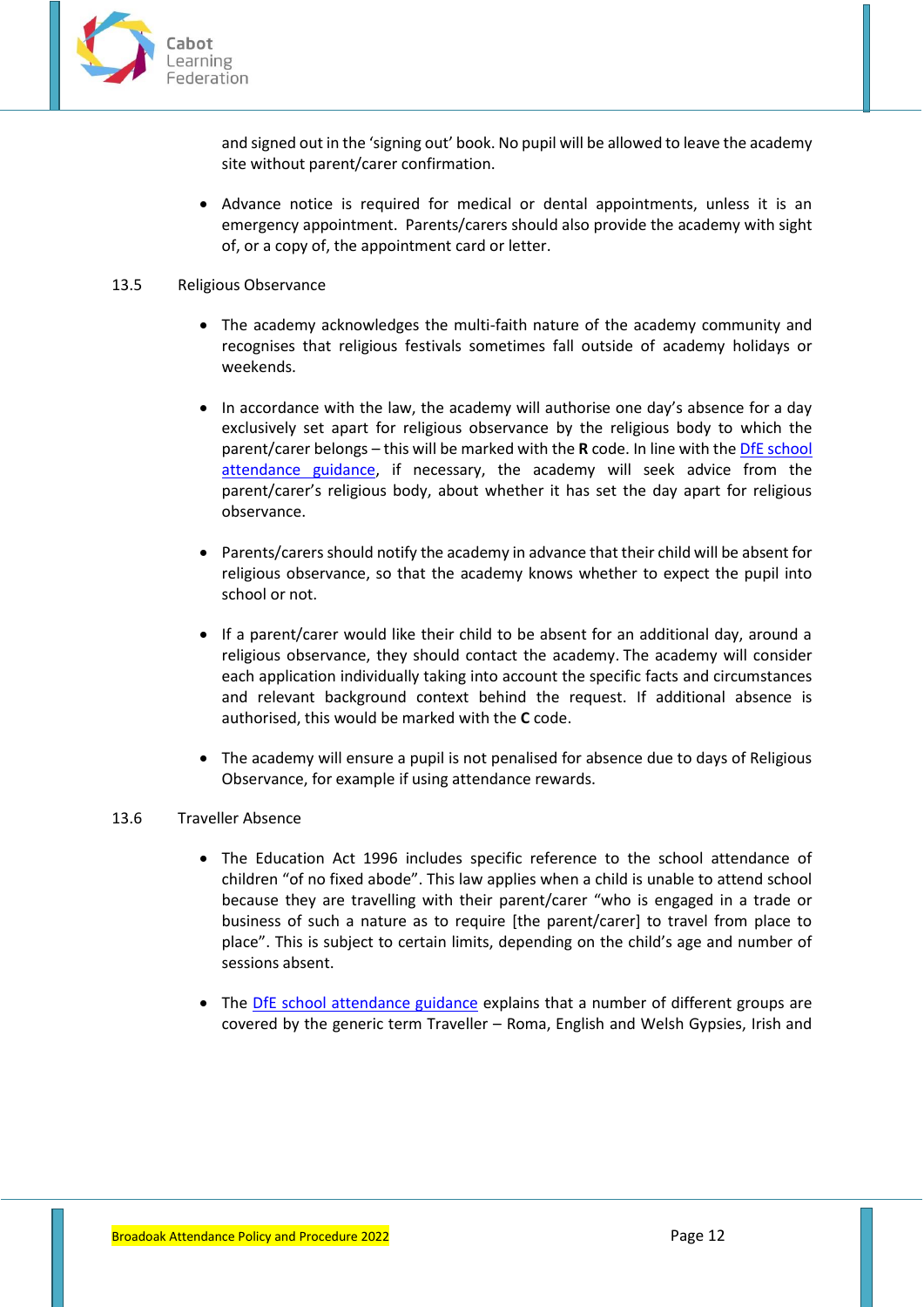

Scottish Travellers, Showmen (fairground people) and Circus people, Bargees (occupational boat dwellers) and New Travellers.

- The academy will discuss requests for absence individually with parents/carers as necessary. Parents/carers should let the academy know of their plans as far in advance as possible.
- To help ensure continuity of education for children from the above groups, wherever possible the child should attend school elsewhere when their family is travelling for occupational purposes. In which case, the child will be dual registered at the school they are attending and at this academy, which is their 'main school'.
- The **T** code, which is an authorised absence, should be used for pupils when Traveller families are known to be travelling for occupational purposes and have agreed this with the academy but it is not known whether the pupil is attending another educational provision.
- Children from these groups whose families do not travel for occupational purposes are subject to the same rules as other children in terms of the requirement to attend school regularly.

## 13.7 Exclusions

- If the academy decides to send a pupil home due to their behaviour, this will be recorded as an Exclusion. The academy will follow the current [DfE's statutory guidance](https://www.gov.uk/government/publications/school-exclusion)  [on exclusions.](https://www.gov.uk/government/publications/school-exclusion)
- Any exclusion must be agreed by the Principal.
- The academy will notify the parents/carers of the exclusion. If the pupil is a Child in Care, the academy will notify the pupil's carer, social worker and the Local Authority's Virtual School. In other instances, where a pupil is open to Children's Social Care for any reason, the academy will also inform the pupil's allocated social worker.
- The pupil must be collected from the academy office, unless otherwise agreed by the parent/carer or another authorised adult and signed out in the 'signing out' book. No pupil will be allowed to leave the academy site without parent/carer confirmation.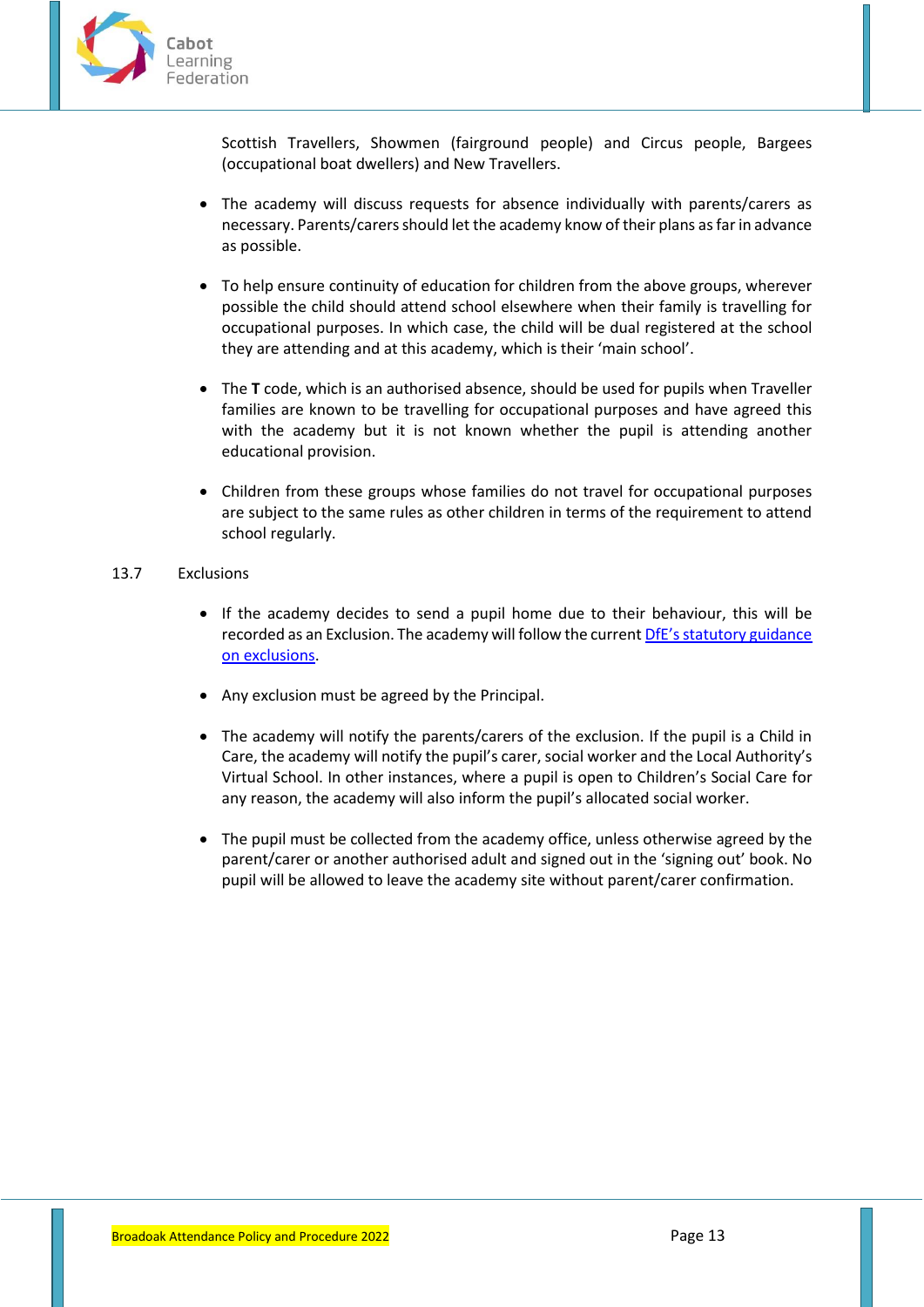

## <span id="page-13-0"></span>**14 Absence Reporting and Response**

- 14.1 First Day of Absence Reporting
	- Parents/carers are expected to notify the academy of the reason for their child's absence on each day of absence.
	- If a pupil is absent due to illness which lasts more than one day, the parent/carer should contact the school each day to provide an update, unless otherwise agreed by the academy.
	- If a pupil is absent due to illness or any other reason, parents/carers should notify the academy of the absence as early as possible. This should be before **8:30 am** on the day of absence and include the specific reason ('unwell' is not sufficient).
	- Parents/carers can notify the academy by phone, using the academy telephone number of 01934422000. (If leaving a voice message please include the pupil's full name, date of birth and year group.)
	- The academy may contact parents/carers to discuss a pupil's absence in more detail.
	- In some cases, the academy may require parents/carers to report absence in a different way – if this is the case, the academy will contact parents/carers to explain this requirement.

## 14.2 First Day of Absence Response

- If no contact has been made with the academy by **8:45am** on the first day of absence, the academy will follow up the absence by phoning the parents/carers. If the parents/carers cannot be contacted by phone, the academy will phone the pupil's emergency contacts, in priority order. Priority will be given where there is additional support in place, or where pupils are considered more vulnerable. e.g. Children in Care; children on Child in Need or Child Protection Plans; children who have previously been reported missing; and children where there are, or have been, concerns regarding attendance.
- If the academy is unable to establish why the pupil is absent and/or is concerned for the welfare of the pupil, staff may request a Welfare Check from the police.

#### 14.3 Pre-agreed absence

Parents/carers are not required to contact the academy on the day of an absence if the parent/carer has already formally notified the academy prior to the day of absence and the absence has been agreed in advance. For example, a planned hospital appointment or an exceptional term time leave of absence which has already been agreed by the Principal in writing.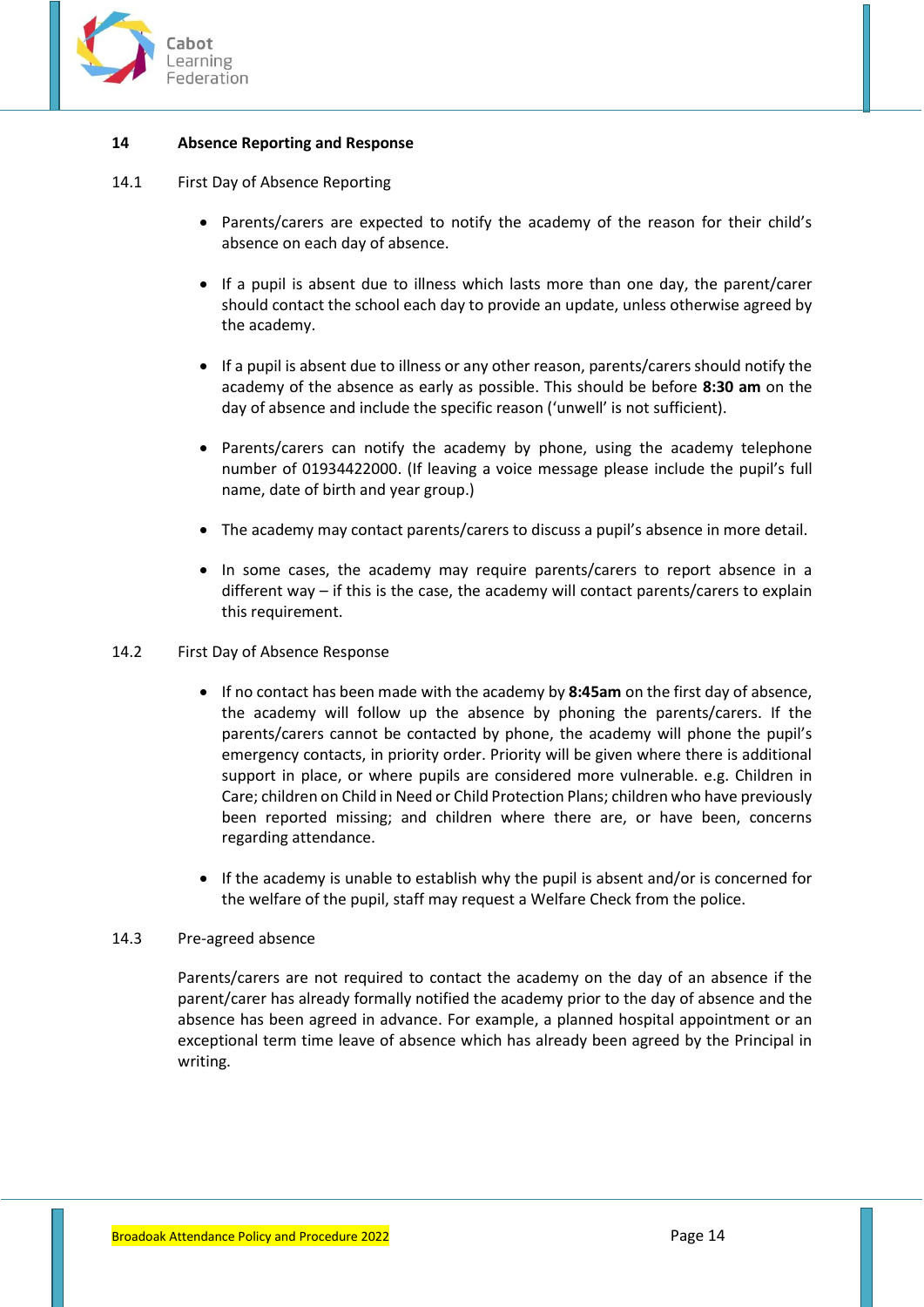

## 14.4 Emergency Contacts

Parents/carers will be asked to supply details of at least two other adults who can be contacted in an emergency. It is the responsibility of parents/carers to keep these contact details up to date by communicating with the academy office. The academy will also remind parents/carers about this through [parents/carers' evenings/newsletter reminders etc].

## <span id="page-14-0"></span>**15 Following up Unexplained Absences**

- 15.1 The academy will follow up any absences where the parent/carer has not made contact to explain the reason. Following up on unexplained absences can take up a considerable amount of academy resources, therefore, the academy expects parents/carers to report all absences. If a parent/carer does not contact the academy on the morning of each absence, the absence may not be authorised, unless the academy is satisfied there is a good reason why the pupil is unable to attend and why the parent/carer was not able to contact the academy by the required time on the day of absence.
- 15.2 When the academy establishes the reason for the absence, it will be marked as authorised or unauthorised depending on the reason. If the academy is unable to establish the reason for absence, having followed the academy's attendance procedures, the absence will be marked as unauthorised, using the **O** code.
- 15.3 If a pupil is not attending and the academy is unable to establish the reason why and/or confirm the pupil's whereabouts, the academy will take appropriate action which will depend on the circumstances of each case. This could include, but is not limited to: contacting the pupil's emergency contacts, or other contacts of the family who the academy reasonably expect may be able to advise of the pupil's whereabouts; contacting other professionals; contacting siblings' schools; home visits to the family address; making enquiries with neighbours; requesting a Welfare Check from the police; and making referrals to Children's Social Care.

## <span id="page-14-1"></span>**16 Rewarding Good and Improved Attendance**

- 16.1 The academy recognises that rewarding good and improved attendance should be carefully considered in order to ensure it does not make pupils who have poor attendance, feel marginalised, worried or guilty about their low attendance rate; its impact on the pupil's own learning or the learning or rewards for the class as a whole.
- 16.2 The academy will regularly review any reward systems to ensure they are not negatively impacting on individual pupils or groups of pupils.

## <span id="page-14-2"></span>**17 Support for School Attendance**

17.1 Communicating with parents/carers where attendance is a concern

When the academy has concerns about the attendance of a pupil, staff will do their best to make the parents/carers aware of the concerns about their child's attendance in the most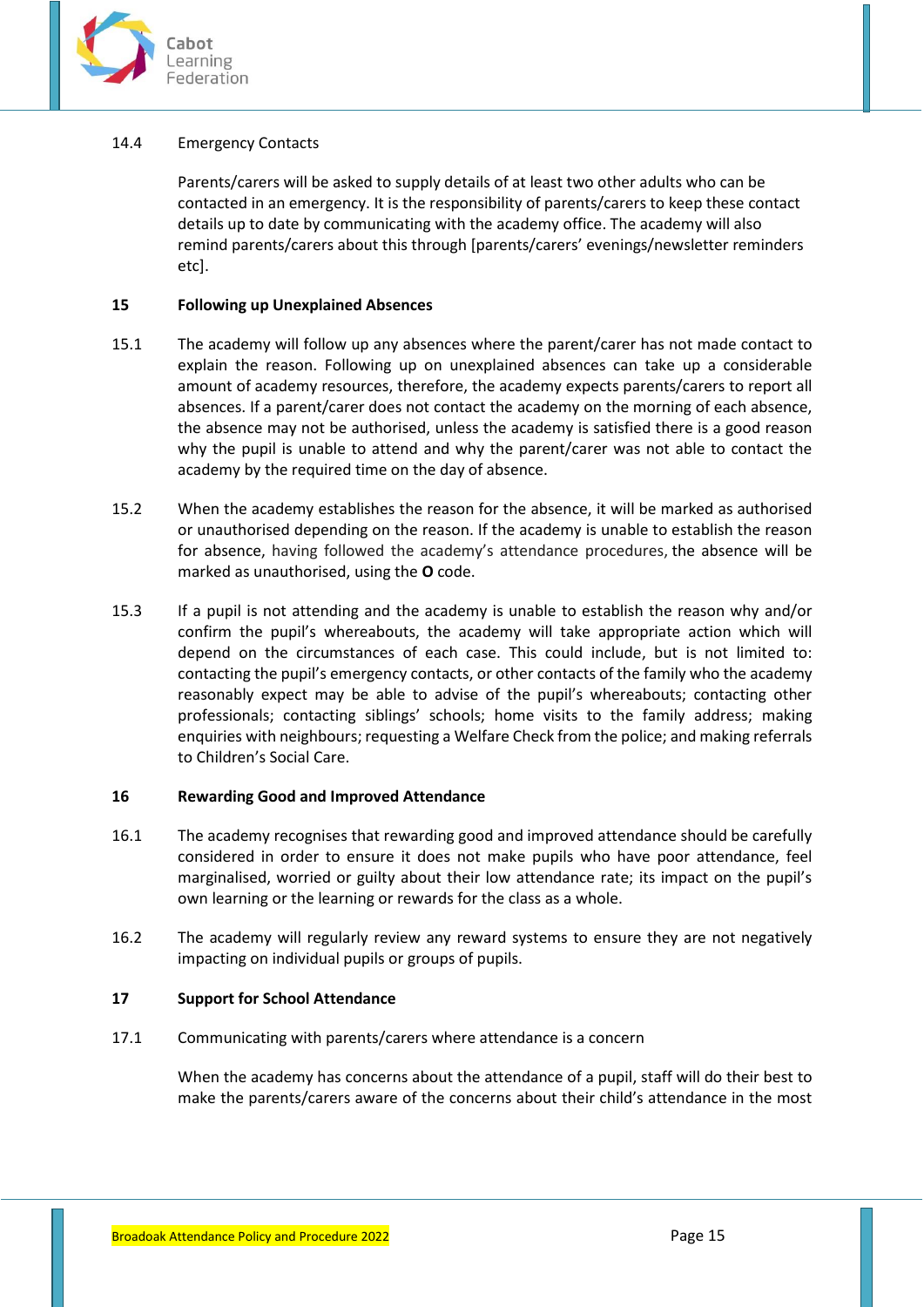

accessible way possible, communications will be provided in accessible formats and can be offered in different languages if requested.

- 17.2 Pupils who are reluctant to attend
	- Sometimes pupils can be reluctant to attend. The academy encourages parents/carers and pupils to be open and honest about the reason for the pupil's absence. If a child is reluctant to attend, it is never better to cover up their absence or for a parent/carer to give in to pressure to let the child stay at home. This can give the impression to the child that attendance does not matter and can make things worse. The academy needs to understand the reasons why a pupil is reluctant to attend, in order to be able to support pupils and parents/carers in the best way.
	- The academy's aim is to work in partnership with parents and carers to remove barriers to good school attendance. Staff strive to establish good working relationships with the families of our pupils through good communication and regular meetings to address on-going attendance concerns. If necessary, staff signpost our families to specialist support services who can work with the family and academy in a multi-agency approach.
- 17.3 Peer on Peer Abuse
	- All pupils have an absolute right to be educated in a safe and secure environment and to be protected from others who may wish to harm, degrade or abuse them physically, verbally, and emotionally both in person and online. There is no justification whatsoever for bullying behaviour and it should not be tolerated in any form. Differences including race, religion, gender, sexual orientation and ability are absolutely repudiated as reasons for bullying.
	- The academy recognises that a pupil may be reluctant to attend if they are experiencing any kind of peer on peer abuse. The academy constantly strives to promote a positive and inclusive culture where all pupils feel valued, have a strong sense of 'belonging' and are fully supported if things go wrong.
	- The academy takes all reports of peer on peer abuse extremely seriously. All incidents will be investigated, appropriate measures will be taken for all pupils involved, including working with and making referrals to external agencies where appropriate.
	- The academy recognises that peer on peer abuse is a rarely-witnessed event, and that the most likely source of information will be through hearsay (either direct from the victim, or indirectly through witnesses or parents).
	- If a parent/carer thinks their child is experiencing peer on peer abuse, or is concerned their child may be involved in peer on peer abuse in any way, they are encouraged to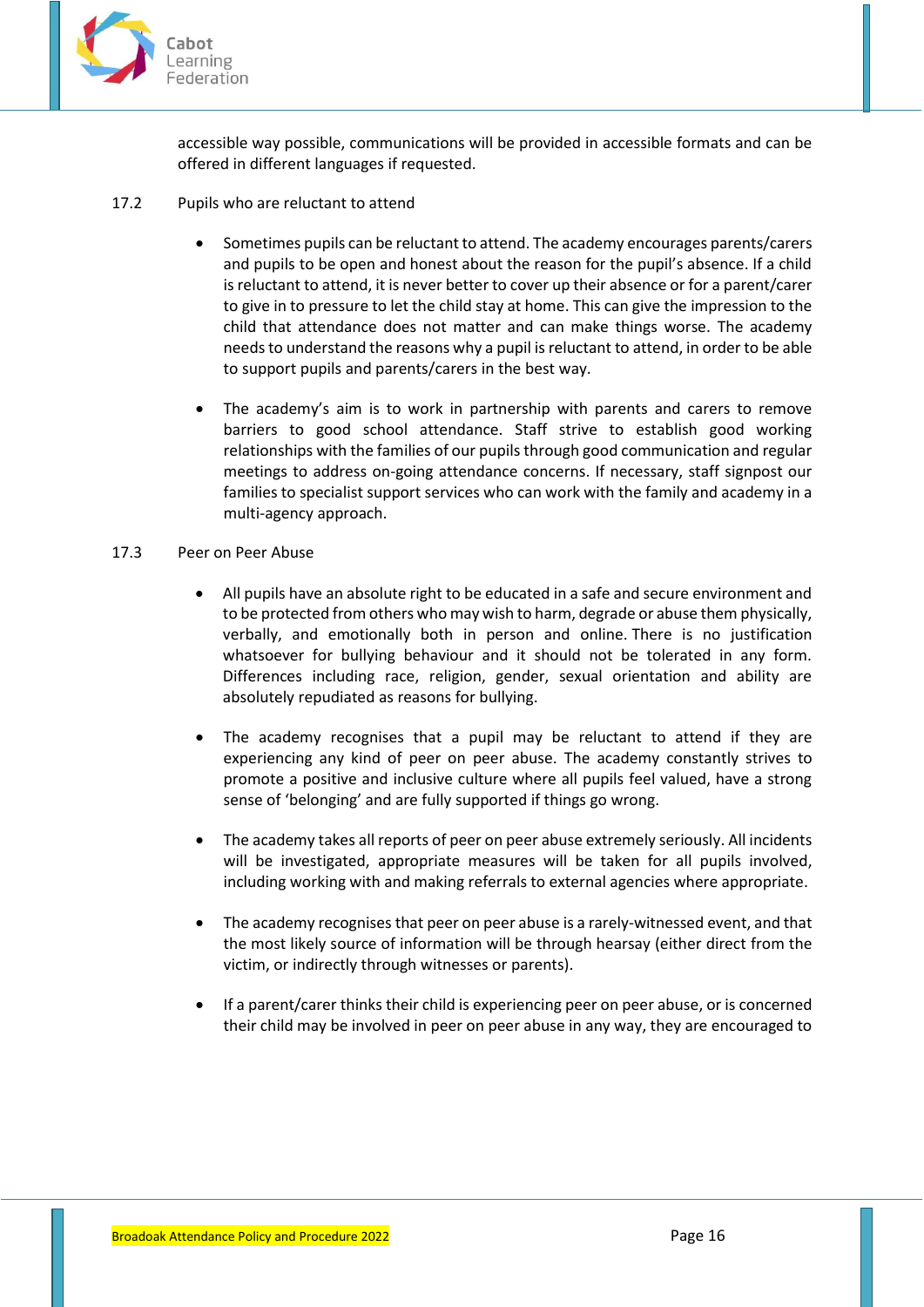

report this to the academy as quickly as possible, so that appropriate measures can be taken.

• Please see the academy's Anti-Bullying policy and Safeguarding and Child Protection Policy for more information on how peer on peer abuse is addressed.

## 17.4 Children in Care

- Foster Carers do not have parental responsibility for the children in their care, although they are responsible for ensuring their regular school attendance.
- If a Child in Care is not attending the academy, or there are concerns about their attendance, the academy will seek advice from the Local Authority's Virtual School and the child's social worker, as well as communicating with the pupil and foster carer.

#### 17.5 Disability Related Absence

- The academy will ensure 'reasonable adjustments' are made for disabled pupils (defined as those with a 'physical or mental impairment which has a substantial and long-term adverse effect on that person's ability to carry out normal day to day activities'). This may include changes to the physical environment, curriculum or the way information is provided, as well as providing auxiliary aids and equipment, or tailored services.
- The academy recognises that some disabled pupils may need additional support to attend regularly and that, for some pupils, they may have more absence due to their disability, for example due to attending medical appointments. The academy will ensure disabled pupils are not penalised for absence related to their disability and will support the pupil and family to access support from external agencies where appropriate.

#### 17.6 Young Carers

The academy recognises that pupils who are Young Carers may have caring responsibilities that impact on their punctuality and/or attendance. Where this is the case the academy will work with the pupil and family to encourage them to access appropriate support, including direct support from Young Carers and any other support the pupil and family may need; the academy will also provide support in school where appropriate.

- 17.7 Pregnant Students and Students who are Young Parents
	- Students who are pregnant, or who have had a baby, should still be encouraged to attend the academy wherever possible, but may need additional support to do so. The academy will work together with the student and family to come up with a plan of support to ensure the student continues to attend the academy wherever possible. Where a pregnant student or young parent student is not attending, the academy will take a supportive approach to help ensure, as far as possible, the student's continuity of education. The academy will seek advice from the Local Authority if a student cannot attend the academy due to their pregnancy, or because they have a baby to care for.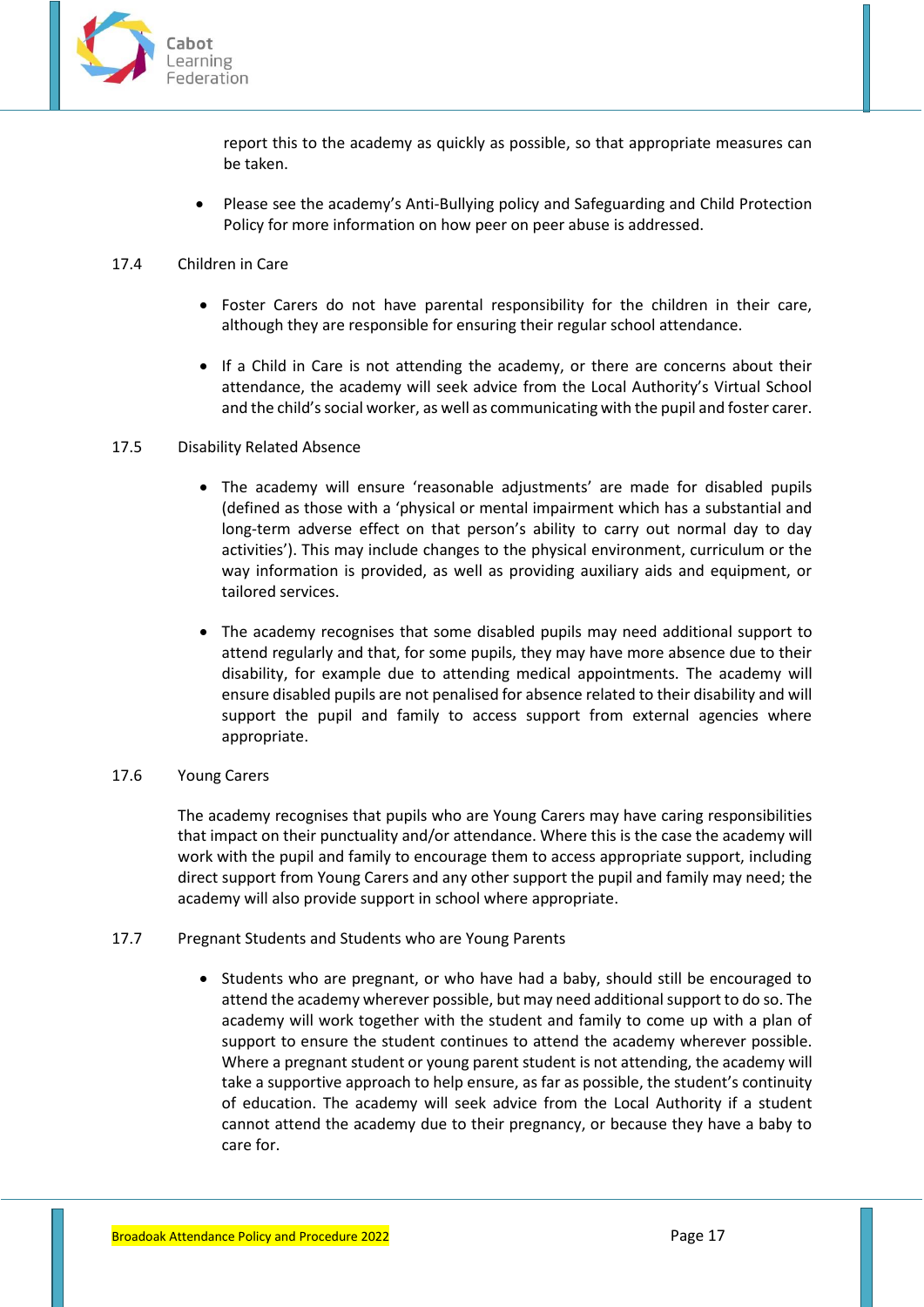

- A designated member of academy staff will be allocated to act as an advocate and assist the student to take responsibility for her/his continuing education.
- 17.8 Parents who live separately

Where appropriate, the academy will involve all parents/carers in order to ensure each are aware of their child's attendance pattern and are able to support the child's attendance to improve. Where a child lives with different parents/carers on different days the academy will take this into consideration when working with the parents/carers.

#### 17.9 Complex Family Circumstances

- The academy will not usually request legal sanctions from the Local Authority in cases where poor attendance is symptomatic of complex family circumstances. In such circumstances the academy will take a holistic approach to the issue and involve other agencies as necessary. The exception to this will be where parents/carers fail to accept or engage with support offered by the academy and/or other agencies, or fail to implement the suggested changes. When referring for legal sanctions, the academy will show that the parent/carer has been warned they are at risk of receiving a Penalty Notice or other legal sanction.
- If the academy has safeguarding concerns about a pupil who is absent, staff will share information with other agencies as deemed necessary.

#### 17.10 Formal non-attendance process

Where there are continued concerns about a pupil's attendance which are not resolved informally, parents/carers may be asked to meet with the academy to discuss the matter more formally. In some cases, this may result in a formal action plan being produced. The academy may also invite other involved professionals, where relevant.

#### <span id="page-17-0"></span>**18 Leave of Absence – leave requests and sanctions for unauthorised absence**

- 18.1 The law does not grant parents/carers the automatic right to take their child out of school during term time for holidays or other absence such as trips and visits.
- 18.2 The academy will not authorise any leave of absence in term-time unless satisfied the reason for absence is exceptional. The academy will consider each application individually.
- 18.3 Parents/carers are asked not to make plans to take their child out of school without making a request to the school first. The request should be made by the parent/carer with whom the child normally lives.
- 18.4 Parents/carers wishing to request leave for their child should complete a Leave of Absence Request form which is available from the academy. The request should be submitted as soon as it is anticipated; and, wherever possible, at least four weeks before the absence.
- 18.5 Parents may be required to provide the academy with additional evidence in order to support a leave of absence request.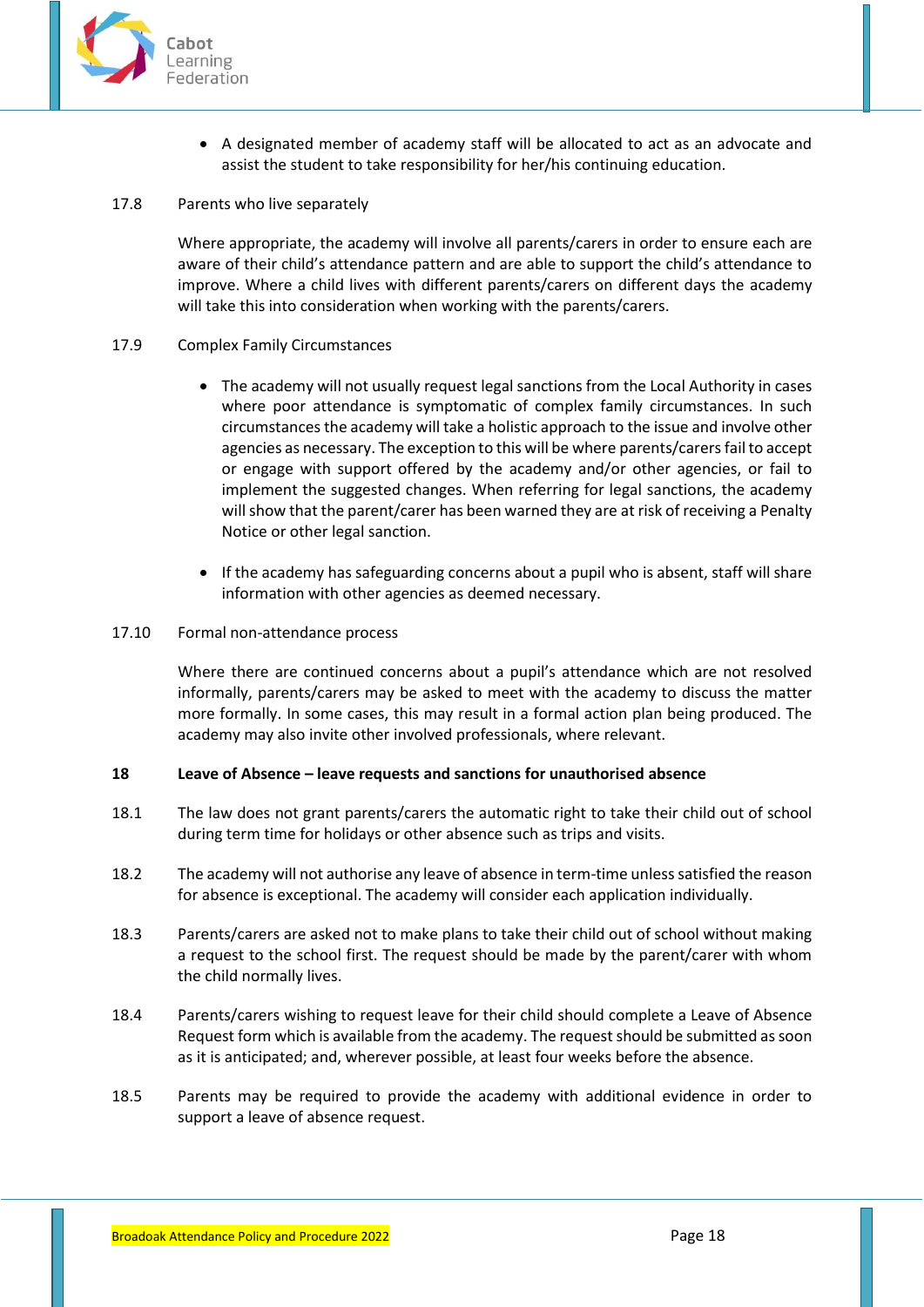

- 18.6 The academy will consider the individual facts and circumstances of the case; following consultation with other staff as required, including the Designated Safeguarding Lead (DSL).
- 18.7 A leave of absence is granted entirely at the academy's discretion.
- 18.8 The absence should be for the shortest time possible if an absence is agreed, the Principal will decide how many days of absence will be authorised. If the pupil is absent for more days than were authorised by the academy, the remaining days absent will be recorded as unauthorised absence.
- 18.9 Any holidays and other absence such as trips and visits which have not been agreed by the academy will be recorded as unauthorised.
- 18.10 Parents/carers should be aware unauthorised absence may result in a Penalty Notice or Prosecution. See 'Unauthorised Absence' section for more information.
- 18.11 If the academy has any concerns about possible safeguarding risks, staff will follow the necessary protocols. (See the academy's Safeguarding Policy for more information.)

## <span id="page-18-0"></span>**19 Unauthorised Absence**

- 19.1 Unauthorised absence is where the academy is not satisfied with the reason given for the absence, or where no reason has been provided.
- 19.2 Unauthorised absences may result in Legal Sanctions, usually Penalty Notices or Prosecutions. See 'Penalty Notices and Prosecutions' section for more information.
- 19.3 Unauthorised absence includes (but is not limited to) absences due to:
	- Reasons which have never been properly explained to the academy
	- Arriving at the academy after the register has closed. (Although late arrival for a reason such as a medical appointment will usually be an authorised absence – see 'Medical / Dental Appointments' section for more information.)
	- **Shopping**
	- Having a hair-cut
	- **Birthdays**
	- Waiting at home for something to be fixed, or a parcel to be delivered
	- Parent/carer's or sibling's illness (unless very exceptional circumstances apply and have been agreed in writing by the academy)
	- Day trips
	- Holidays in term time (unless exceptional circumstances are agreed in writing, in advance, by the academy – see 'Leave of Absence' section).
- 19.4 Where the academy has cause for concern about the actual reason for a pupil's absence, staff may seek additional information or evidence from parents/carers regarding the absence, and/or make a home visit in order to verify the reason. If the reason cannot be verified and the academy has cause to believe the reason given for absence may not be genuine, parents/carers may be asked to provide satisfactory proof of the reason before the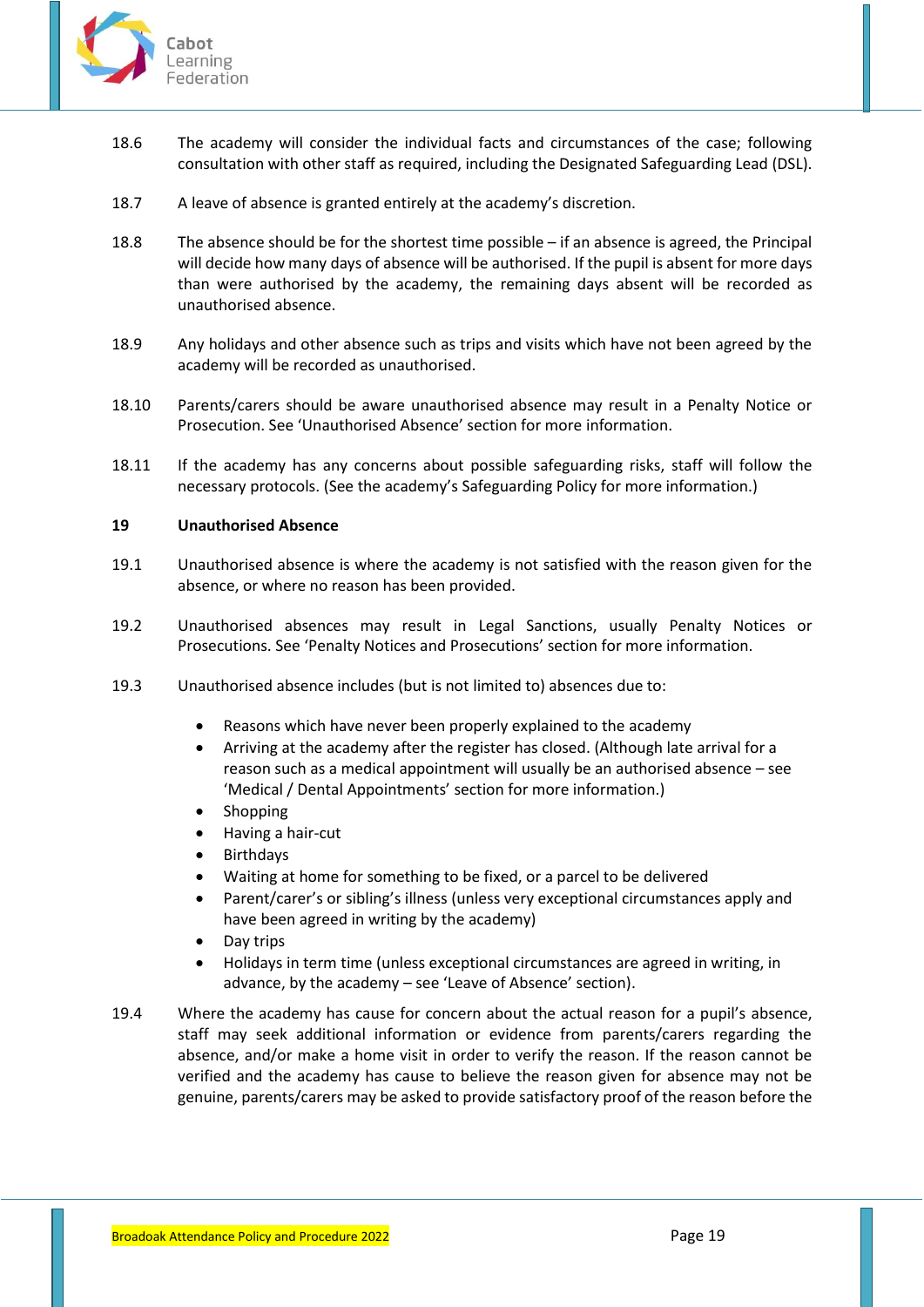

academy authorises the absence. If satisfactory proof is not provided, the school may record the absence as unauthorised.

#### <span id="page-19-0"></span>**20 Penalty Notices and Prosecutions**

- 20.1 Under section 444 of the Education Act 1996, if a child of compulsory school age, who is a registered pupil at a school, fails to attend regularly at the school his/her parent(s) are guilty of an offence. This applies to both resident and non-resident parents who may both be subject to legal sanctions if their child fails to attend school regularly. It also applies to others who may not be the parent but may have day to day care of the child. If an absence is not authorised by the school, the pupil's attendance is deemed to be irregular.
- 20.2 Penalty Notices and prosecution proceedings are issued to each parent/carer with responsibility for the child and are issued for each child with unauthorised absence. For example, in the case of Penalty Notices, if two siblings have unauthorised absence, and there are two parents/carers with responsibility for the children, four Penalty Notices would be issued.
- 20.3 The academy will refer cases of unauthorised absence that meet the threshold for a Penalty Notice to the Local Authority for legal action, unless there are reasonable grounds for not doing so. This will include unauthorised absence due to term time holiday or other trips/visits, and other types of unauthorised absence. When referring for legal sanctions, the academy will show that the parent/carer has been warned they are at risk of a Penalty Notice or other legal sanction. The outcome of a referral to the Local Authority may be a Penalty Notice or Prosecution.
- 20.4 See table below and DfE statutory guidance on [School attendance parental responsibility](https://www.gov.uk/government/publications/parental-responsibility-measures-for-behaviour-and-attendance)  [measures](https://www.gov.uk/government/publications/parental-responsibility-measures-for-behaviour-and-attendance) for more information, and the Local Authority's Penalty Notice Code of Conduct, including thresholds, which is available from North Somerset Council.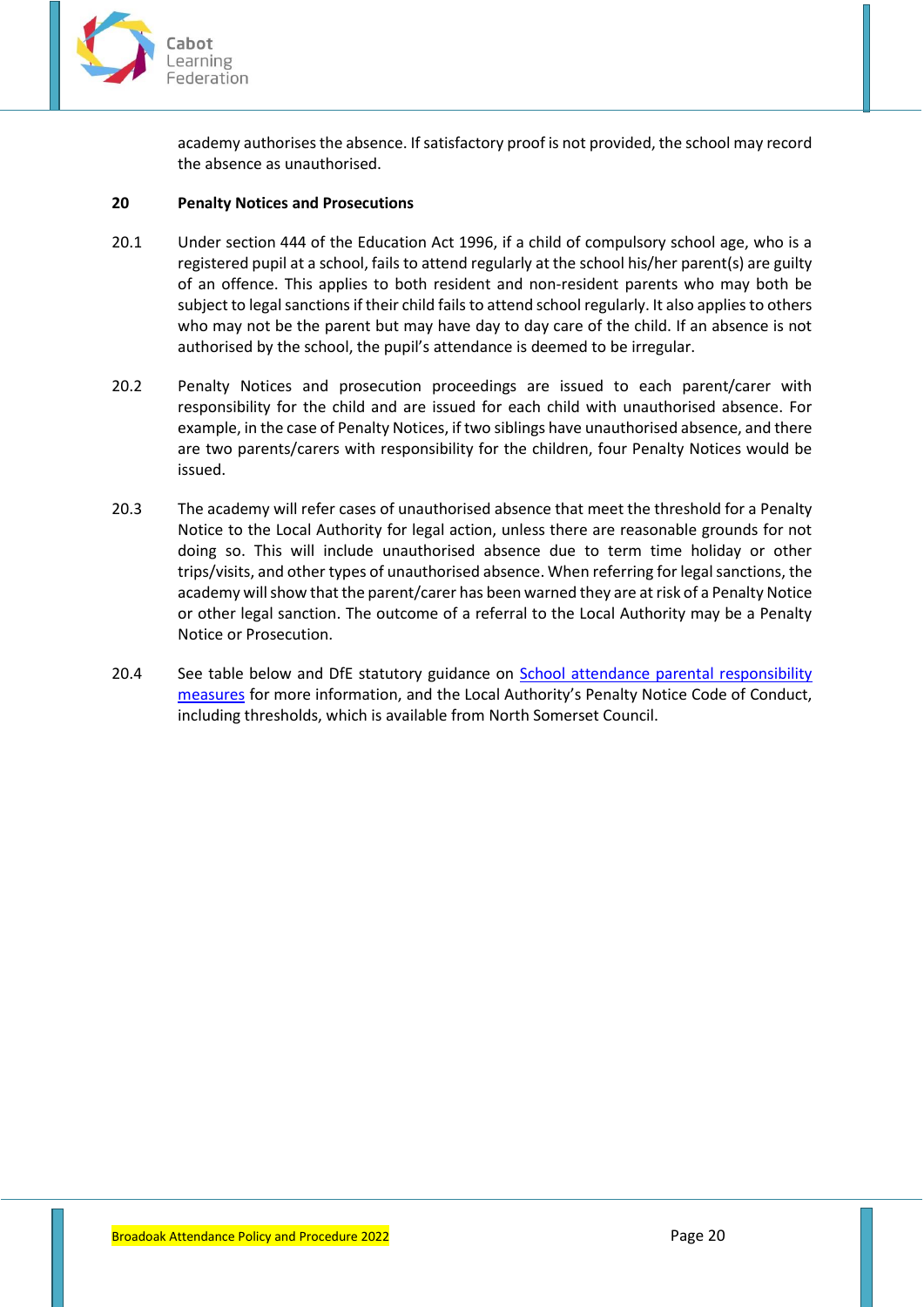

| <b>Sanction</b>                                                                               | <b>Potential Outcome</b>                                                                                                                                                                                                                                                                                                       | <b>When Used</b>                                                                                                                                                                                                                                |
|-----------------------------------------------------------------------------------------------|--------------------------------------------------------------------------------------------------------------------------------------------------------------------------------------------------------------------------------------------------------------------------------------------------------------------------------|-------------------------------------------------------------------------------------------------------------------------------------------------------------------------------------------------------------------------------------------------|
| Penalty<br><b>Notice</b>                                                                      | The penalty is £60 (per<br>parent/carer, per child) payable<br>within 21 days, rising to £120 if<br>paid between 22 and 28 days.<br>(Failure to pay may result in<br>prosecution.)<br>Penalty Notices cannot be paid in                                                                                                        | For low level offences, as a tool to support<br>improved attendance. They are an alternative<br>to prosecution and may not be issued if<br>prosecution is considered to be a more<br>appropriate response to a pupil's<br>unauthorised absence. |
|                                                                                               | instalments.                                                                                                                                                                                                                                                                                                                   | If a pupil has an extended period or repeated<br>periods of unauthorised absence, a<br>prosecution may be considered instead of a<br>Penalty Notice.                                                                                            |
| Prosecution<br>under<br>section<br>444(1) of the<br>Education<br>Act 1996                     | If found guilty, parents/carers<br>may be fined up to £1000 and<br>ordered to pay court costs.                                                                                                                                                                                                                                 | It is for the Local Authority to determine<br>whether a section 444(1) or section 444(1A)<br>prosecution is most appropriate.                                                                                                                   |
|                                                                                               | The court may also impose a<br>Parenting Order.                                                                                                                                                                                                                                                                                | First prosecutions are usually under s444(1).                                                                                                                                                                                                   |
| Prosecution<br>under<br>section<br>444(1A) of<br>the<br>Education<br>Act 1996                 | If found guilty, parents/carers<br>may be fined up to £2500 and<br>ordered to pay court costs.<br>Other court outcomes include<br>community sentences, such as<br>Curfew Orders, Unpaid Work<br>(Community Payback) or a prison<br>sentence of up to three months.<br>The court may also impose a<br>Parenting Order.          | If a parent/carer is prosecuted more than<br>once, or in extreme cases of non-attendance,<br>the Local Authority may decide to prosecute<br>under s444(1A).                                                                                     |
| Education<br>Supervision<br>Order (ESO)<br>under<br>section 36 of<br>the Children<br>Act 1989 | The order is placed on the child<br>and a supervisor from the Local<br>Authority is appointed by the<br>court, to give directions to the<br>child and its parents, with a view<br>to securing that the child is<br>properly educated.<br>Parents can be prosecuted if they<br>persistently fail to comply with a<br>direction. | The Local Authority must consider applying<br>for an ESO before prosecuting under s444<br>Education Act 1996. A local authority may<br>apply for an ESO instead of, or as well as,<br>proceeding with a prosecution.                            |

# 20.5 Legal Sanctions for Unauthorised Absence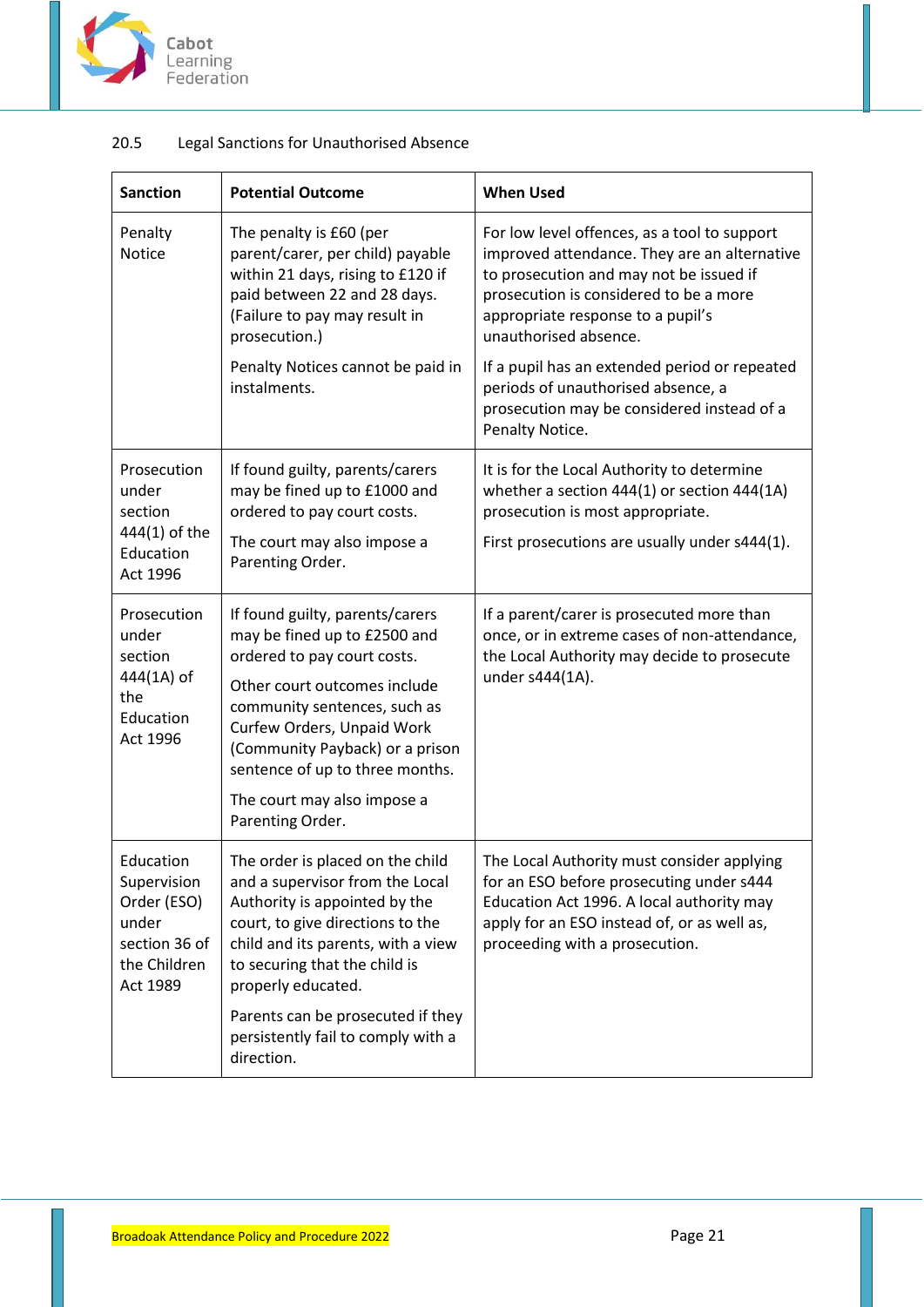

# <span id="page-21-0"></span>**21 Mental Health, Wellbeing, Special Educational Needs and Disability**

Under the Equality Act 2010, schools are required to make 'reasonable adjustments' for disabled pupils (defined as those with a 'physical or mental impairment which has a substantial and long-term adverse effect on that person's ability to carry out normal day to day activities.' Some specified medical conditions, HIV, multiple sclerosis and cancer are all considered as disabilities, regardless of their effect.) This may include changes to the physical environment, curriculum or the way information is provided, as well as providing auxiliary aids and equipment, or tailored services. Failure to make appropriate adjustments may impact on a pupil's attendance.

| <b>Need</b>                                                              | <b>Action</b>                                                                                                                                                                                                                                                                                                                                                                                                                                                                       | <b>Contact Information</b>                                       |
|--------------------------------------------------------------------------|-------------------------------------------------------------------------------------------------------------------------------------------------------------------------------------------------------------------------------------------------------------------------------------------------------------------------------------------------------------------------------------------------------------------------------------------------------------------------------------|------------------------------------------------------------------|
| Mental<br>health and<br>wellbeing                                        | Parents/carers who have concerns about their child's<br>mental health and wellbeing can contact the<br>academy's Designated Safeguarding Lead (DSL).                                                                                                                                                                                                                                                                                                                                | DSL: Mark Tipler<br>basafeguarding@clf.uk                        |
|                                                                          |                                                                                                                                                                                                                                                                                                                                                                                                                                                                                     |                                                                  |
| Identified<br>special<br>educational<br>needs or<br>disability<br>(SEND) | Parents/carers are encouraged to contact the<br>academy's Special Educational Needs Co-ordinator<br>(SENCO) should they have any concerns about their<br>child. Any pupils with SEND should have attendance<br>issues considered as part of their individual support<br>plans or Education Health and Care Plans; attendance<br>should be part of any subsequent reviews.                                                                                                           | SENCO: Bella Wilson                                              |
| Unidentified<br><b>SEND</b>                                              | Parents/carers who think their child may have<br>unidentified special educational needs are also<br>encouraged to contact the academy's SENCO.                                                                                                                                                                                                                                                                                                                                      | SENCO: Bella Wilson                                              |
| Urgent<br>health<br>concerns                                             | Parents/carers should contact their GP or the NHS<br>Helpline by phoning telephone number 111 for advice<br>if they are concerned about their child's mental or<br>physical health and wellbeing. In case of emergency<br>parents/carers should dial 999.<br>After seeking emergency advice and support, parents<br>should also let the academy know as soon as is<br>practicable.                                                                                                  | Phone GP/111/999<br><b>Contact Head of Year</b>                  |
| <b>Health needs</b><br>impacting on<br>attendance                        | If a pupil is frequently absent from the academy due<br>to particular health need/s the academy may ask to<br>meet with parents/carers (and other professionals<br>where appropriate) to draw up an Individual<br>Healthcare Plan to support the pupil's attendance.<br>See the academy's Supporting Pupils with Medical<br>Conditions Policy for more information.<br>Also see DfE guidance <b>Supporting pupils at school</b><br>with medical conditions - December 2015 for more | SENCO: Bella Wilson<br>DSL: Mark Tipler<br>basafeguarding@clf.uk |
|                                                                          | information.                                                                                                                                                                                                                                                                                                                                                                                                                                                                        |                                                                  |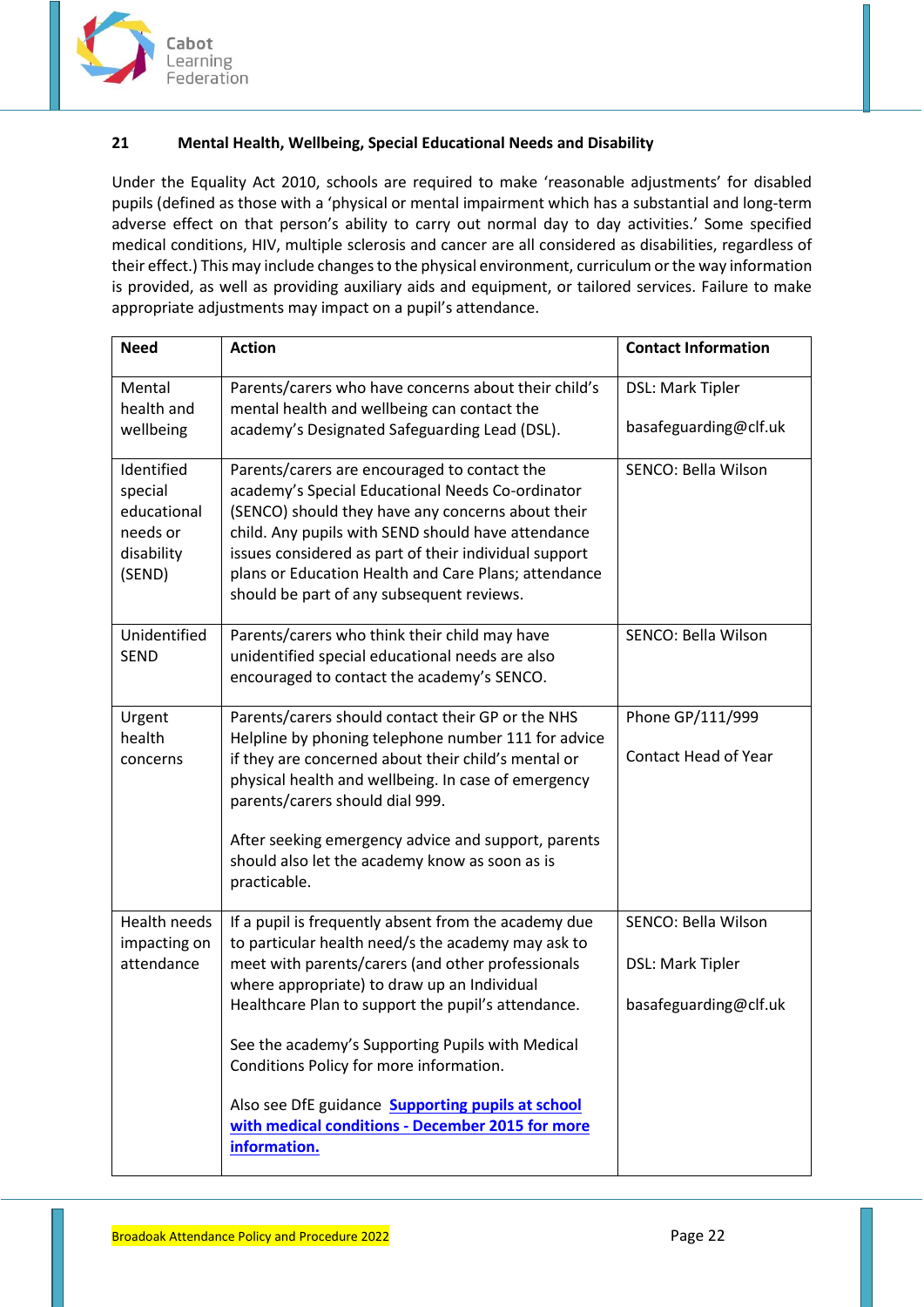

## <span id="page-22-0"></span>**22 Phased Return to Full-Time Education**

- 22.1 In line with the expectations of the Department for Education, all pupils of compulsory school age are entitled to a full-time education, suitable to their age, ability and aptitude, and any special educational needs or disabilities that they may have.
- 22.2 In very exceptional circumstances there may be a need for a temporary part-time timetable to meet a pupil's individual needs. For example, where a medical condition prevents a pupil from attending full-time education and a part-time timetable is considered as part of a reintegration package.
- 22.3 If, for any reason, the academy is unable to provide a pupil with a full-time education due to the pupil's needs, staff will work with the pupil, parents/carers and other agencies where appropriate, to come to an arrangement that is deemed to be in the best interests of the child wherever possible.
- 22.4 Any part-time timetable should be in place for the shortest amount of time possible, it must not be treated as a long-term solution. It should be reviewed at least every two weeks, whilst arrangements are made to support the pupil's return to full-time education at the academy or, where appropriate, at alternative provision.
- 22.5 A decision to place a pupil on a part-time timetable should be approved by the Principal and must be agreed by the parents/carers. The SENCO and DSL, as well as any other relevant members of staff, should also be aware of such arrangements and involved with decision making where appropriate. Discussions and agreements should be clearly documented in writing and relevant information should be recorded in SIMS and CPOMS. The academy will be mindful of any additional safeguarding risks to the pupil when they are not timetabled to attend school and will therefore consider carefully whether a part-time timetable is an appropriate measure.
- 22.6 If the pupil's part-time timetable means the pupil is expected to arrive at the academy after the register closes in the morning and/or be absent for the academy's afternoon registration period, any such am and/or pm registrations must be recorded with the C code 'Leave of absence authorised by the school'.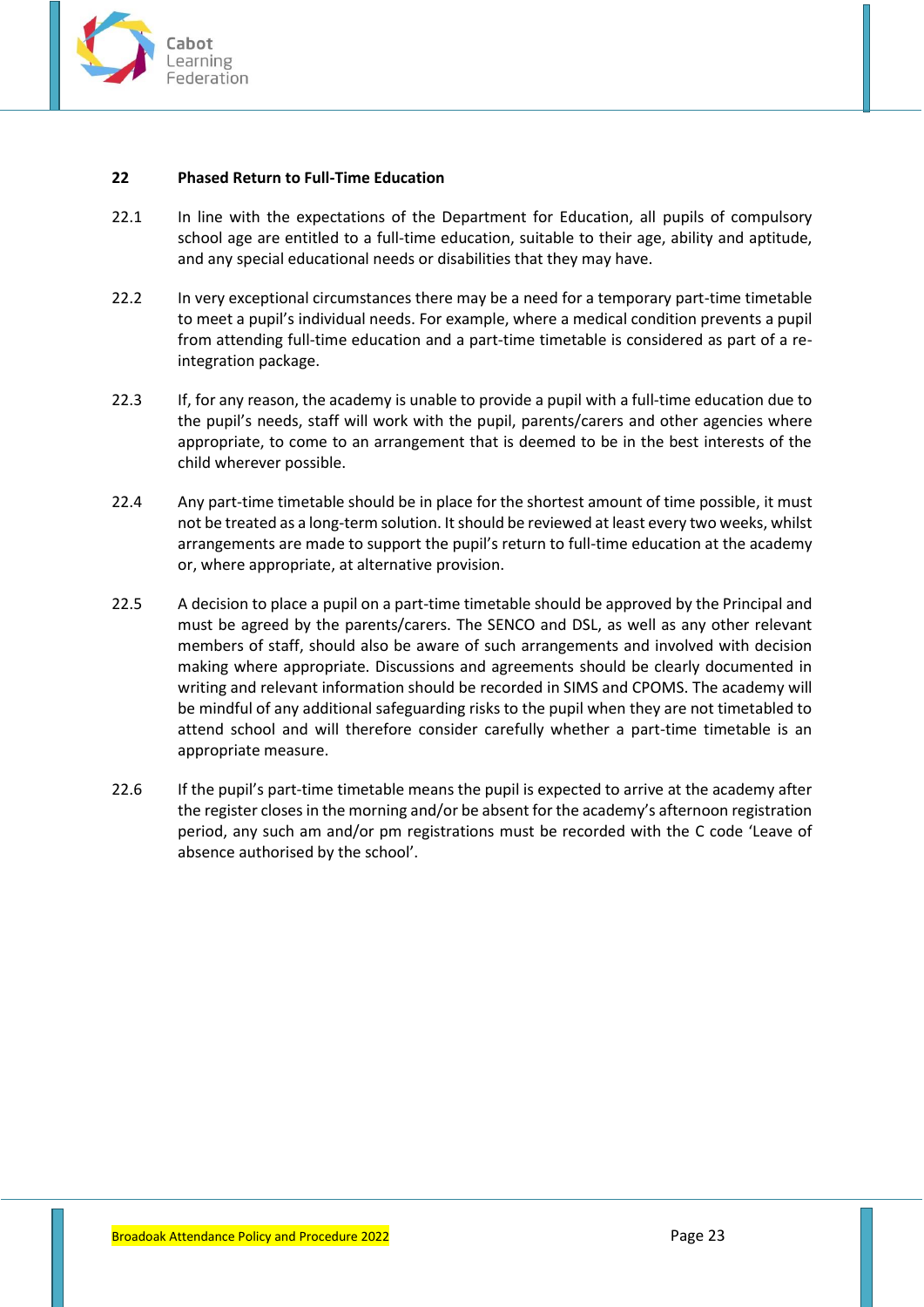

## <span id="page-23-0"></span>**23 Approved Educational Activity (AEA)**

23.1 When pupils are attending educational activities off the academy site, that have been approved by the academy, the register will be marked to show this is the case. (See DfE [School Attendance](https://www.gov.uk/government/publications/school-attendance) – Main Guidance for more information.)

## 23.2 Approved Sporting Activity

If a pupil is participating in a supervised sporting activity off the academy site, which is of an educational nature, approved by the academy and supervised by someone authorised by the Principal, such activity should be marked using the **P** code 'Approved Sporting Activity'.

## 23.3 Alternative Education Provision

- Attendance staff in the academy will be notified of Alternative Provision (AP) arrangements and updated about any changes in arrangements, so they can ensure the academy's registers are marked accordingly. Attendance staff and other relevant colleagues will communicate closely with the AP setting.
- The academy will follow up with pupils and parents/carers on any attendance concerns, in conjunction with the AP.
- If a pupil is only being offered part-time AP, the academy will ensure the pupil is offered additional educational provision, which together with the AP equates to a full timetable, unless there are exceptional reasons why not. Pupils will only be offered part-time educational provision for the shortest time possible and this will be regularly reviewed with the pupil and parents/carers with the aim of the pupil accessing fulltime education as quickly as possible.

## 23.4 Alternative Education Provision: Dual Registration and use of the D code

- If a pupil from the academy is attending another state-funded DfE registered school, Pupil Referral Unit<sup>3</sup> or Alternative Provision Academy, for part or all of their education, the pupil will be dual registered at this academy (Dual - Main) and the other setting (Dual - Subsidiary).
- If a pupil is attending an AP which is not a state-funded DfE registered school, Pupil Referral Unit, or Alternative Provision Academy, the pupil cannot be dual-registered; examples are Impact Mentoring and Education 1st. See 'Off-site educational activity (B code)' section, for more information.
- When a pupil from the academy is dual registered with another setting, the academy will ensure the pupil and parents/carers are clear about the pupil's timetable; i.e. when the pupil is expected to attend the academy or the other setting, and what the arrangements are for register marking, including the use of the D code. The academy will also be clear which setting will be following up any absences. Where pupils are

**.** 

<sup>&</sup>lt;sup>3</sup> This includes Bristol Hospital Education Service, Voyage Learning Campus and Pathways Learning Centre.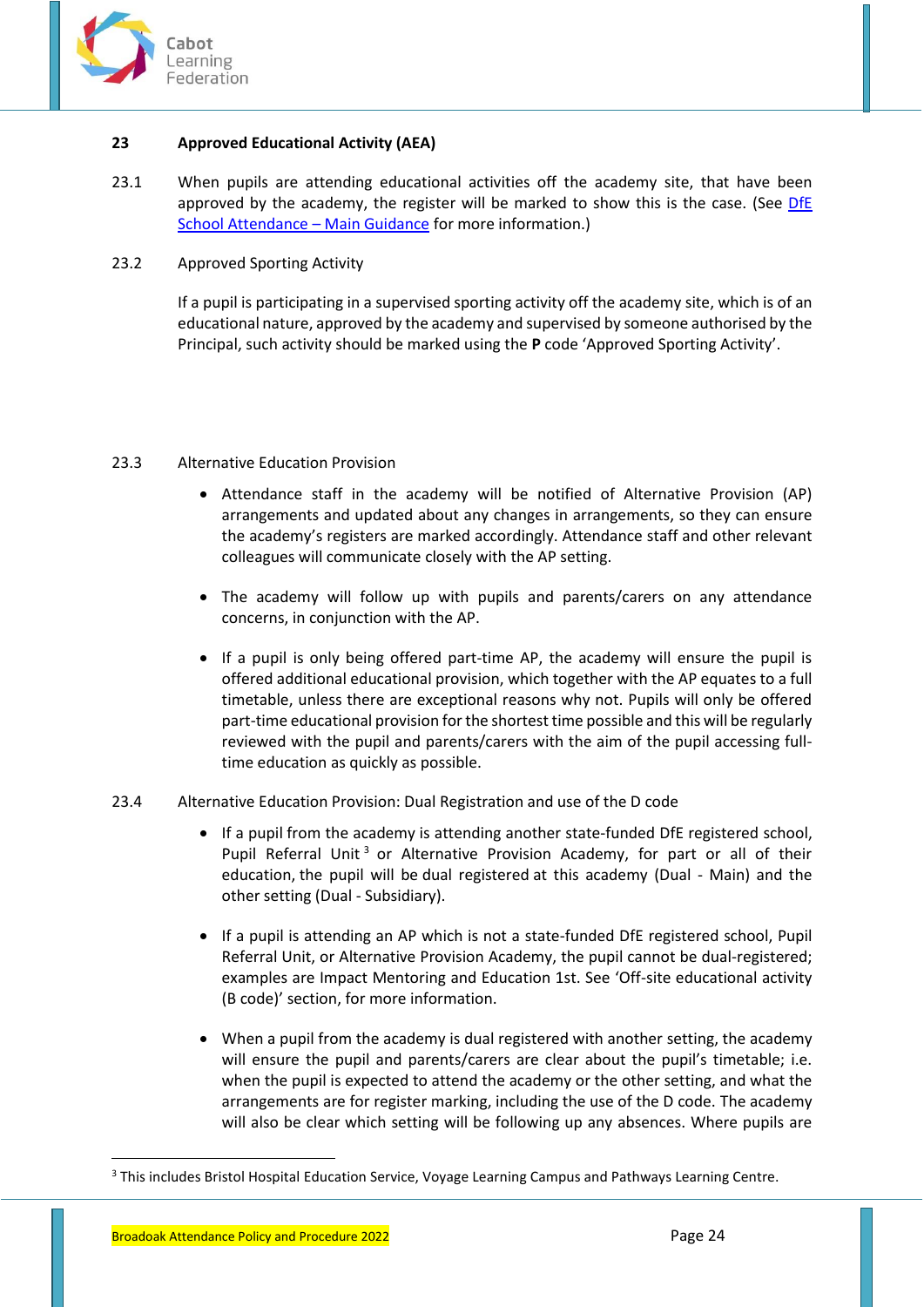

dual-registered, the AP should provide the academy with attendance updates weekly, unless otherwise agreed with the alternative setting. However, if attendance and/or safeguarding concerns are identified at any point, the AP is expected to raise these with the academy immediately and a course of action will be agreed in writing between the academy and the AP.

- A dual registered pupil must not be removed from either setting's roll without the agreement of the other setting.
- 23.5 Alternative Education Provision: Off-site educational activity (B code)
	- If a pupil is attending an AP setting which is not another school, Pupil Referral Unit or Alternative Provision Academy, for part or all of their education, the academy will mark the sessions which the pupil attends the alternative setting as code **B** (off-site educational activity). The academy will mark any sessions attended at the academy with the relevant present code, and any absences with the relevant absent code. Such APs should provide attendance updates daily, unless otherwise agreed, so the academy can mark the register accordingly.
	- Some AP settings are registered as Independent Schools and, as such, are able to offer full-time provision where required. However, some AP settings are not registered schools and are therefore only legally allowed to offer part-time education to pupils.
	- Unless otherwise agreed with the AP, the AP is expected to notify the academy by 9.15am on the morning of any individual pupil absences, to ensure the academy is made aware of any attendance concerns as soon as possible and takes follow up action as necessary.
	- If attendance and/or safeguarding concerns are identified at any point, the AP is expected to raise these with the academy immediately and a course of action will be agreed in writing between the academy and the AP.

## 23.6 Managed Moves

- Any pupil on a Managed Move (MM) must be dual registered at their main school (the 'sending school') and their subsidiary school (the 'receiving school').
- If a pupil from this academy is attending another school on a MM, the pupil will be dual registered at the other school. This academy will mark the pupil with the registration code **D** during the time they are expected to attend the other school. The school the pupil is attending for the MM trial (the receiving school) will mark the pupil present or absent, according to their attendance pattern. The receiving school will be expected to follow up any pupil absences in the same way they would for their other pupils, in conjunction with this academy where appropriate. They will also communicate the pupil's attendance with this academy on a regular basis, in line with the MM review process.
- If a pupil from another school is attending this academy on a MM, the pupil will be dual registered at this academy. This academy will mark the pupil present or absent, according to their attendance pattern, whilst the sending school will mark them with the registration code **D**. This academy will follow up any absences in the same way as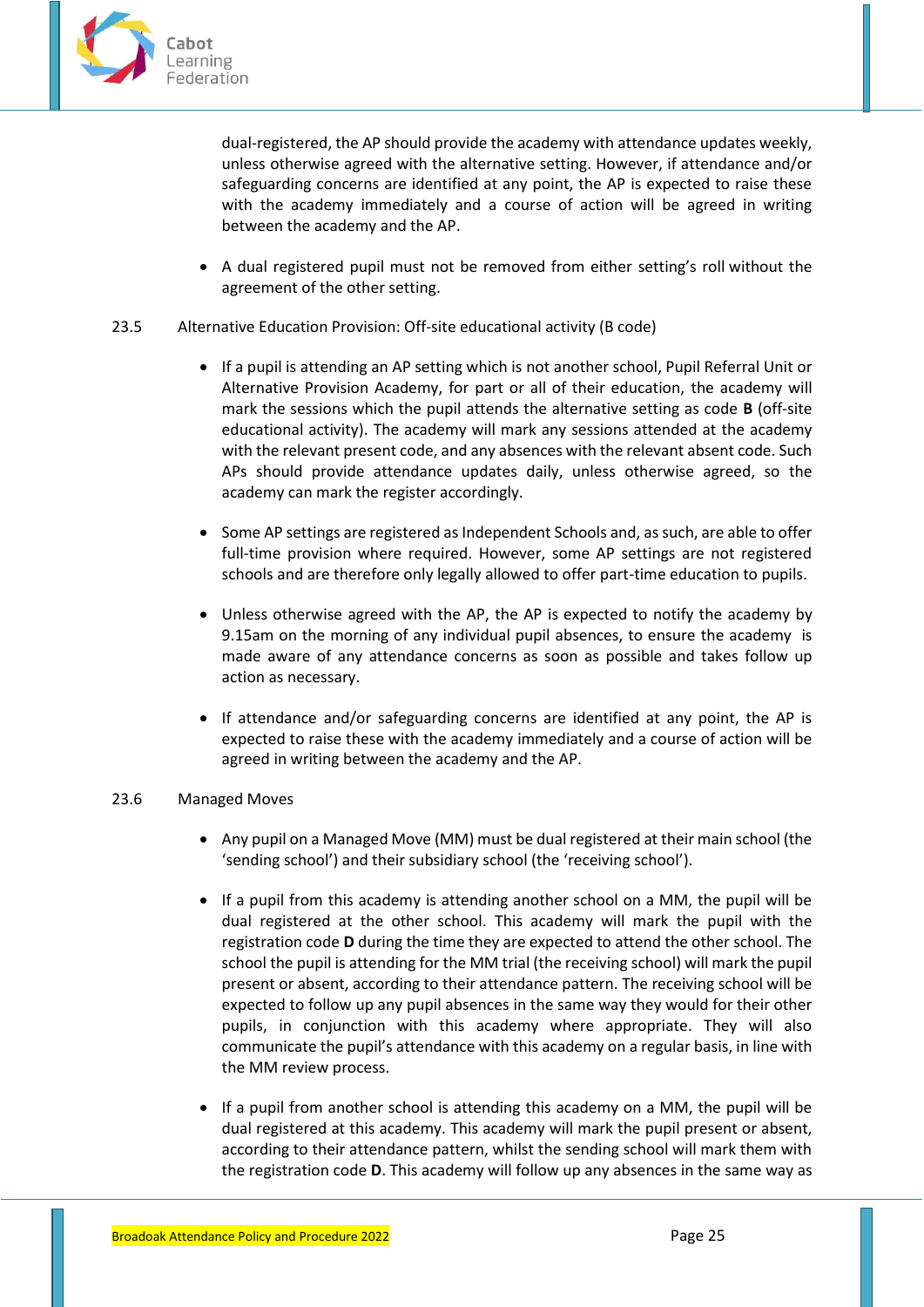

for all other academy pupils, in conjunction with the other school where appropriate. This academy will also communicate the pupil's attendance to the sending school on a regular basis, in line with the MM review process.

- At the end of the agreed MM period (or sooner in some circumstances) a decision will be made as to whether the MM will be made permanent or not. At this stage the pupil will either: (a) go permanently on the roll of the receiving (subsidiary) school – single registration (in which case the pupil will come off roll at the 'main' school); or (b) be expected to return to the main school (in which case the pupil will come off roll at the 'subsidiary' school).
- A Dual Registered pupil must not be removed from either school's roll without the agreement of the other school.

## <span id="page-25-0"></span>**24 Unable to attend due to exceptional circumstances (as set out in DfE guidance)**

In accordance with the [DfE School Attendance](https://www.gov.uk/government/publications/school-attendance) – Main Guidance, the academy will record pupils as code **Y** 'Unable to attend due to exceptional circumstances' in the following circumstances (such circumstances are not recorded as absences):

- The academy site, or part of it, is closed due to an unavoidable cause
- The transport provided by the academy or the Local Authority is not available and the pupil's home is not within statutory walking distance. (See the DfE'[s 'Home to](https://www.gov.uk/government/publications/home-to-school-travel-and-transport-guidance)  [school travel and tra](https://www.gov.uk/government/publications/home-to-school-travel-and-transport-guidance)nsport' guidance document or ask the academy for a printed copy.)
- A local or national emergency has resulted in widespread disruption to travel which has prevented the pupil from attending the academy.
- The pupil is in custody, but still on the academy's roll. (If the academy has evidence that the pupil is attending educational activities, those sessions can be as 'present at approved educational activity').

#### <span id="page-25-1"></span>**25 Children Missing Education (CME) and removing pupils from roll**

- 25.1 If the academy has reason to believe the pupil may no longer be living at the address held on record and staff are unable to confirm the whereabouts of the pupil through the academy's usual processes, staff will follow the [CLF CME and Pupil Tracking guidance,](https://clfacademies.sharepoint.com/:f:/s/clfattendance/EvR3ST68aX1EnuwB3_OMH1gBOvodmst2P54MGOZFCUbX6g) along with [North Somerset Council's CME guidance](https://www.n-somerset.gov.uk/my-services/schools-learning/local-schools/school-attendance/school-absence) and make CME referrals as appropriate.
- 25.2 If a parent/carer notifies the academy in writing that the pupil and family are moving out of the area and the pupil no longer requires a place, the academy will remove the pupil from roll from the date of moving and will, at the same time, notify the Local Authority (LA) using the CME referral form.
- 25.3 The academy will add and delete pupils from roll in line with the law and make any additional CME referrals as appropriate, in accordance with North Somerset Council's guidance and the CLF CME and Pupil Tracking guidance.
- 25.4 The academy will seek advice from the LA if unsure about any individual cases: [SomersetEducationSafeguarding@somerset.gov.uk](mailto:SomersetEducationSafeguarding@somerset.gov.uk)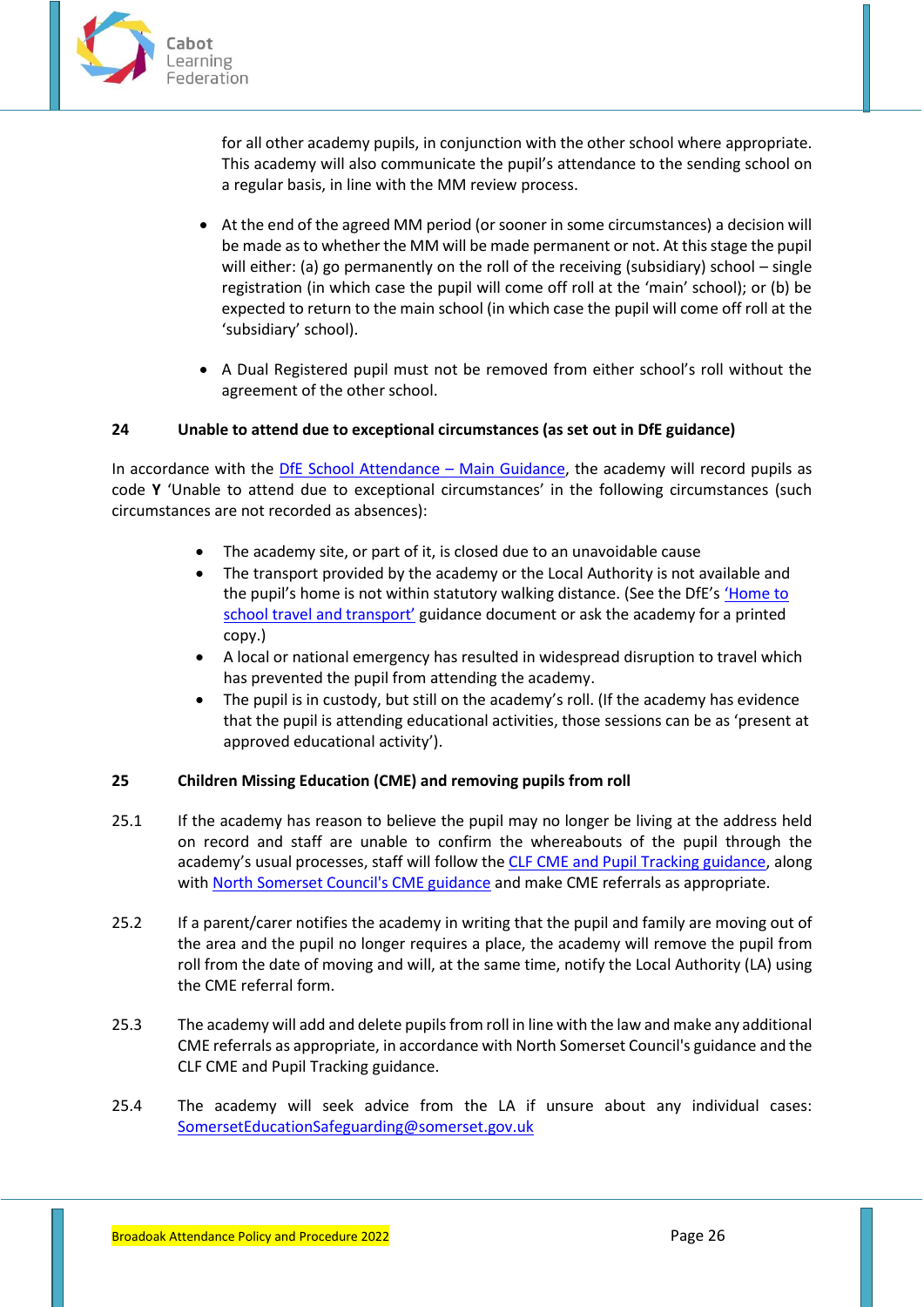

- 25.5 When removing a pupil from roll due to Elective Home Education (EHE) or Permanent Exclusion the academy will also follow the relevant LA EHE and Exclusion notification processes.
- 25.6 If a pupil on roll lives in a different LA area, the academy will follow the other LA's processes where appropriate.

## <span id="page-26-0"></span>**26 Reporting to Parents/Carers**

- 26.1 The academy will include each pupil's attendance information in their report. If parents/carers wish to see a copy of their child's attendance certificate at any time during the year, they can ask for a printed copy at the academy office.
- 26.2 Where a pupil's attendance drops below 97%, the academy may contact parents/carers to highlight this, unless there is a good reason not to.

#### <span id="page-26-1"></span>**27 Recording Information on Attendance and Reasons for Absence**

27.1 All absences are recorded in the academy's attendance register in the Management Information System, SIMS. Information about the reason for the absence, how it was reported and by whom, and any additional information pertinent to the absence may also be recorded.

## <span id="page-26-2"></span>**28 Policy Monitoring Arrangements**

28.1 This policy will be reviewed annually by the Assistant Principal responsible for attendance, or more frequently if there are changes to legislation and guidance. At every review, the policy will be shared with the Academy Council.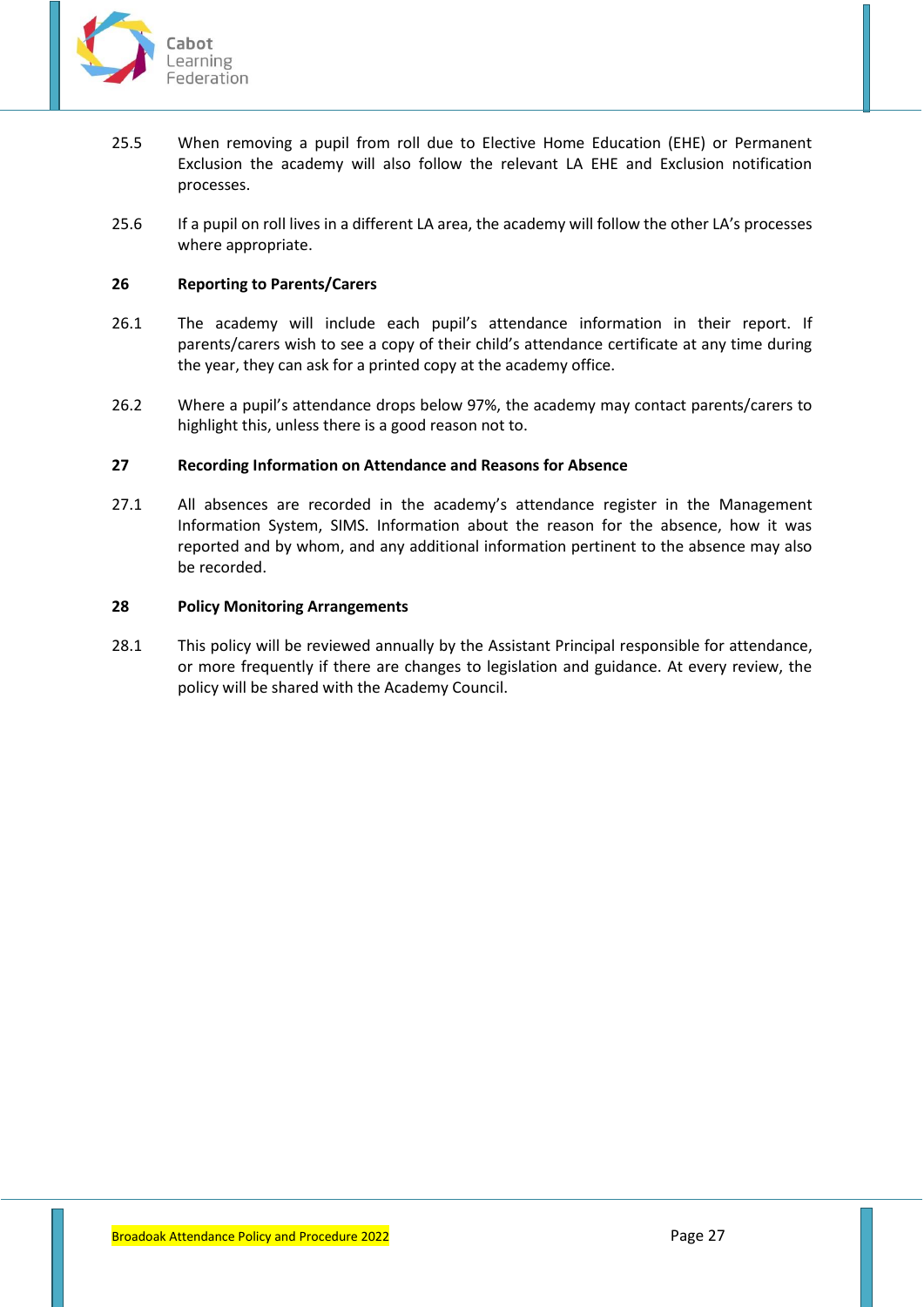

# <span id="page-27-0"></span>**Appendix 1 – Department for Education (DfE) Attendance Codes**

| <b>CODE</b>  | <b>DESCRIPTION</b>                                                                      | <b>MEANING</b>                         |
|--------------|-----------------------------------------------------------------------------------------|----------------------------------------|
| 7            | Present (AM)                                                                            | Present                                |
| V            | Present (PM)                                                                            | Present                                |
| B            | Educated off site (NOT Dual registration)                                               | <b>Approved Education Activity</b>     |
| $\mathsf{C}$ | Other Authorised Circumstances (not covered by<br>another appropriate code/description) | Authorised absence                     |
| D            | Dual registration (i.e. pupil attending another school or<br>PRU)                       | Not counted in possible<br>attendances |
| Е            | Excluded (no alternative provision made)                                                | Authorised absence                     |
| G            | Family holiday (NOT agreed or days in excess of<br>agreement)                           | Unauthorised absence                   |
| н            | Family holiday (agreed)                                                                 | Authorised absence                     |
| ı            | Illness (NOT medical or dental etc. appointments)                                       | Authorised absence                     |
| J            | Interview                                                                               | <b>Approved Education Activity</b>     |
| L            | Late (before registers closed)                                                          | Present                                |
| M            | Medical/Dental appointments                                                             | Authorised absence                     |
| N            | No reason yet provided for absence                                                      | Unauthorised absence                   |
| O            | Other unauthorised absence (not covered by other<br>codes or descriptions)              | Unauthorised absence                   |
| P            | Approved sporting activity                                                              | <b>Approved Education Activity</b>     |
| R            | Day set aside exclusively for religious observance                                      | Authorised absence                     |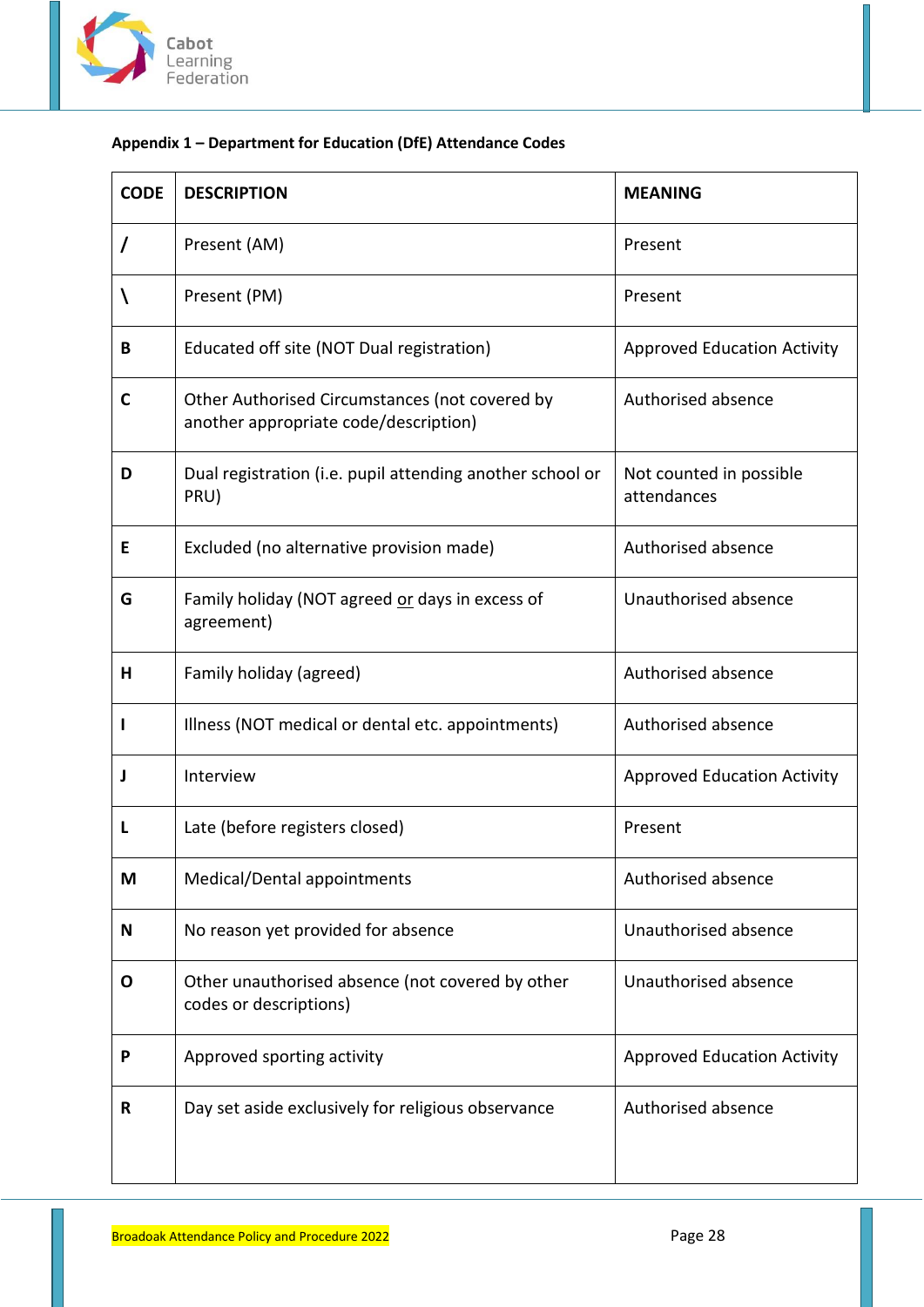

 $\mathbf{r}$ 

| <b>CODE</b>  | <b>DESCRIPTION</b>                                                                                                                                                                                                                                                                                                                                                                                                                      | <b>MEANING</b>                         |
|--------------|-----------------------------------------------------------------------------------------------------------------------------------------------------------------------------------------------------------------------------------------------------------------------------------------------------------------------------------------------------------------------------------------------------------------------------------------|----------------------------------------|
| $\mathsf{S}$ | Study leave                                                                                                                                                                                                                                                                                                                                                                                                                             | Authorised absence                     |
| T            | Traveller absence                                                                                                                                                                                                                                                                                                                                                                                                                       | Authorised absence                     |
| U            | Late (after registers closed)                                                                                                                                                                                                                                                                                                                                                                                                           | Unauthorised absence                   |
| V            | Educational visit or trip                                                                                                                                                                                                                                                                                                                                                                                                               | <b>Approved Education Activity</b>     |
| W            | Work experience (not work based training)                                                                                                                                                                                                                                                                                                                                                                                               | <b>Approved Education Activity</b>     |
| X            | Un-timetabled sessions for non-compulsory school age<br>pupils                                                                                                                                                                                                                                                                                                                                                                          | Not counted in possible<br>attendances |
| Y            | Where the school site, or part of it, is closed due to<br>unavoidable cause; or the transport provided by the<br>school or local authority for pupils (who do not live<br>with walking distance) is not available; or where a local<br>or national emergency has resulted in widespread<br>disruption to travel which has prevented the pupil from<br>attending school; or a pupil is detained in custody for<br>less than four months. | Not counted in possible<br>attendances |
| Z            | Pupil not yet on roll                                                                                                                                                                                                                                                                                                                                                                                                                   | Not counted in possible<br>attendances |
| #            | School closed to all pupils                                                                                                                                                                                                                                                                                                                                                                                                             | Not counted in possible<br>attendances |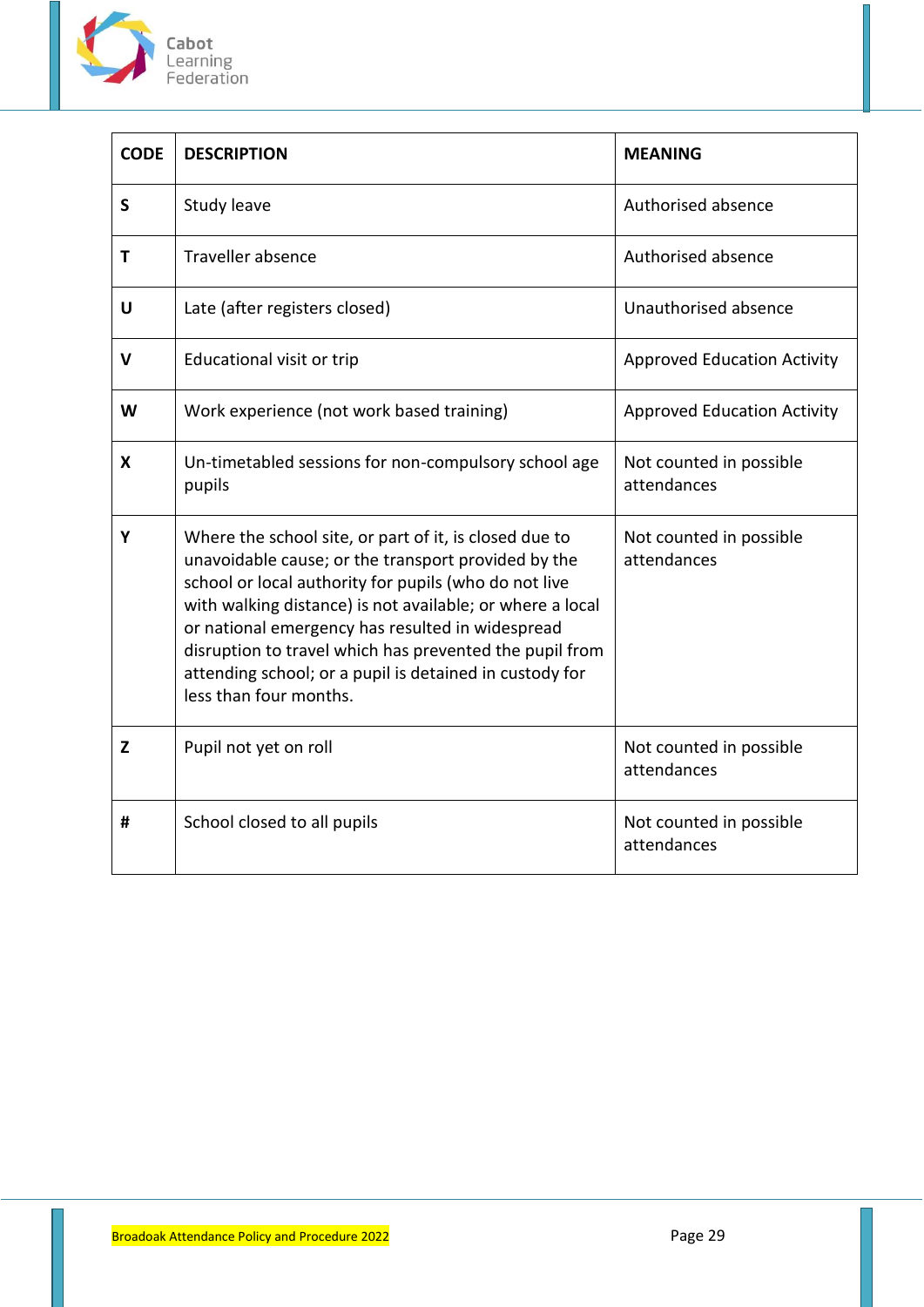

## <span id="page-29-0"></span>**Appendix 2 – Roles and Responsibilities**

## **The CLF Board**

The Board is responsible for approving the CLF template policy.

#### **The Academy Council**

The Academy Council is responsible for approving local adaptations to the CLF template policy and monitoring its implementation and effectiveness.

The Academy Council is responsible for monitoring attendance figures for the whole academy at least 6 times a year. It also holds the Principal to account for the implementation of the attendance policy.

#### **The Principal**

The Principal is responsible for ensuring this policy is implemented consistently across the academy, and for monitoring academy-level absence data and reporting it to academy council.

The Principal also supports other staff in monitoring the attendance of individual pupils and makes requests to the local authority for penalty notices or other legal action, where necessary.

#### **Assistant Principal – with responsibility for attendance**

They will have a deep and clear understanding of attendance by group, such as gender, pupils entitled to Free School Meals, Pupil Premium pupils, pupils with SEND, Children in Care and attendance by Ethnicity and Language (English/EAL). They will also privilege and act to improve the attendance of pupils that may fall into smaller groups, or the attendance of individual pupils with protected characteristics, such as pupils who do not identify with their gender assigned at birth, pupils who are gay or bisexual, pregnant pupils and pupils who are young parents.

They will ensure staff are clear about their roles and responsibilities in relation to attendance and have the required knowledge and skills to fulfil them.

They will regularly review the academy's attendance procedures – strengths and weaknesses, including seeking feedback from the attendance team; highlighting key issues with the Principal.

#### **Attendance Team**

The Attendance Team consists of the Assistant Principal, Designated Safeguarding Lead, Year Leaders, Pastoral Support Team members, Education Welfare Officer and Attendance Administrator. They meet as a team at least fortnightly to monitor and review attendance across the academy – for individual pupils, vulnerable groups and the whole academy. During their meetings, the Attendance Team will identify pupils whose attendance is a cause for concern and put attendance interventions in place as necessary. Depending on the level of concern, the Attendance Team will involve class teachers and other relevant staff and co-ordinate meetings with parents/carers. Where considered necessary a formal action plan will be produced.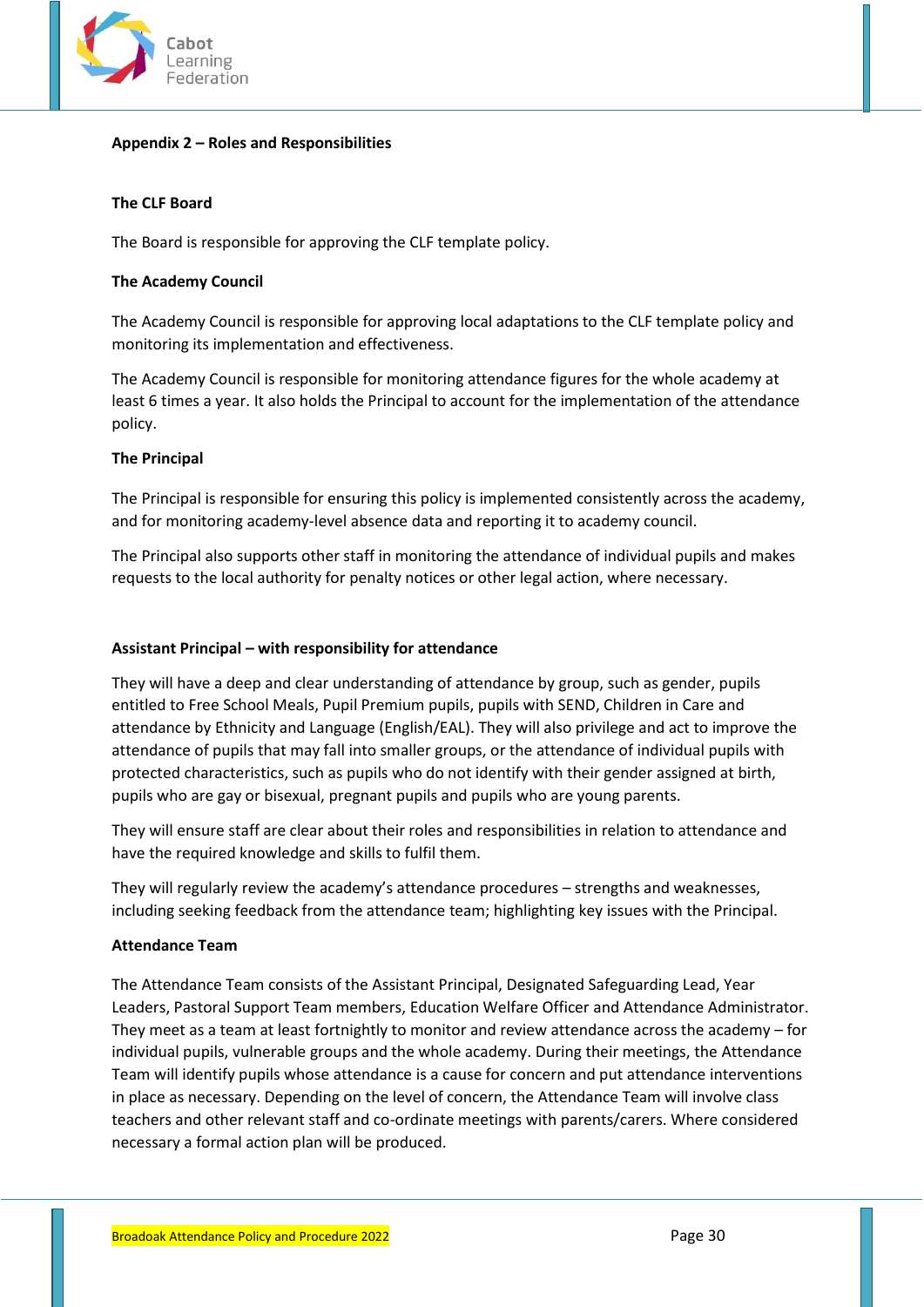

## The Attendance Team:

- Tracks and monitors attendance data at the academy and individual pupil level.
- Reports concerns about attendance to the Principal and Designated Safeguarding Lead (DSL) as appropriate.
- Arranges calls and meetings with parents/carers to discuss attendance issues.
- Makes Children Missing Education referrals to the Local Authority where appropriate (this includes liaison with the DSL and Safeguarding Team).
- Devises and implements action-plans for pupils with low attendance
- Shares relevant information between attendance and safeguarding staff
- Makes referrals to and liaises with outside agencies
- Removing pupils from roll in line with legislation and guidance

## **Attendance Administrator**

The Attendance Administrator is responsible for ensuring that the daily registers are completed accurately and on time, recording the reasons for absences and reporting any concerns or patterns of absence to the wider Attendance Team. They co-ordinates requests for Term-time Leave of Absence, liaising with the Principal as necessary. (This also includes liaison with the DSL and Safeguarding Team.) They co-ordinate first day absence calls and make follow up absence calls to families where appropriate.

The Attendance Administrator also ensures the timely completion of all lesson registers and reports concerns regarding student absence from lessons to duty colleagues and contacts parents where appropriate.

## **Designated Safeguarding Lead (DSL)**

Provides safeguarding support and advice to attendance colleagues as appropriate, including in response to term-time leave requests and CME cases; taking safeguarding action where necessary.

Meets with the Academy Attendance Team to review the attendance of the pupils on the academy's Vulnerable List and agreeing any action needed.

# **Special Educational Needs Co-ordinator (SENCO) / Deputy SENCO**

Meets with the Academy Attendance Team to review the attendance of the pupils on the academy's SEND Register and agreeing any action needed.

# **Pastoral Support Team (PST)**

The PST will focus on safeguarding and how attendance links to wider safeguarding concerns. As members of the attendance and safeguarding teams, the PST will take any attendance concerns to the academy's weekly Safeguarding Team meetings and/or Attendance meetings as appropriate.

The PST will be the point of contact for parents/carer who have their own concerns about their child's attendance and will meet with parents/carers as and when necessary, share attendance concerns and draw up attendance plans or contracts as necessary. The PST will also liaise with external agencies and make referrals as required.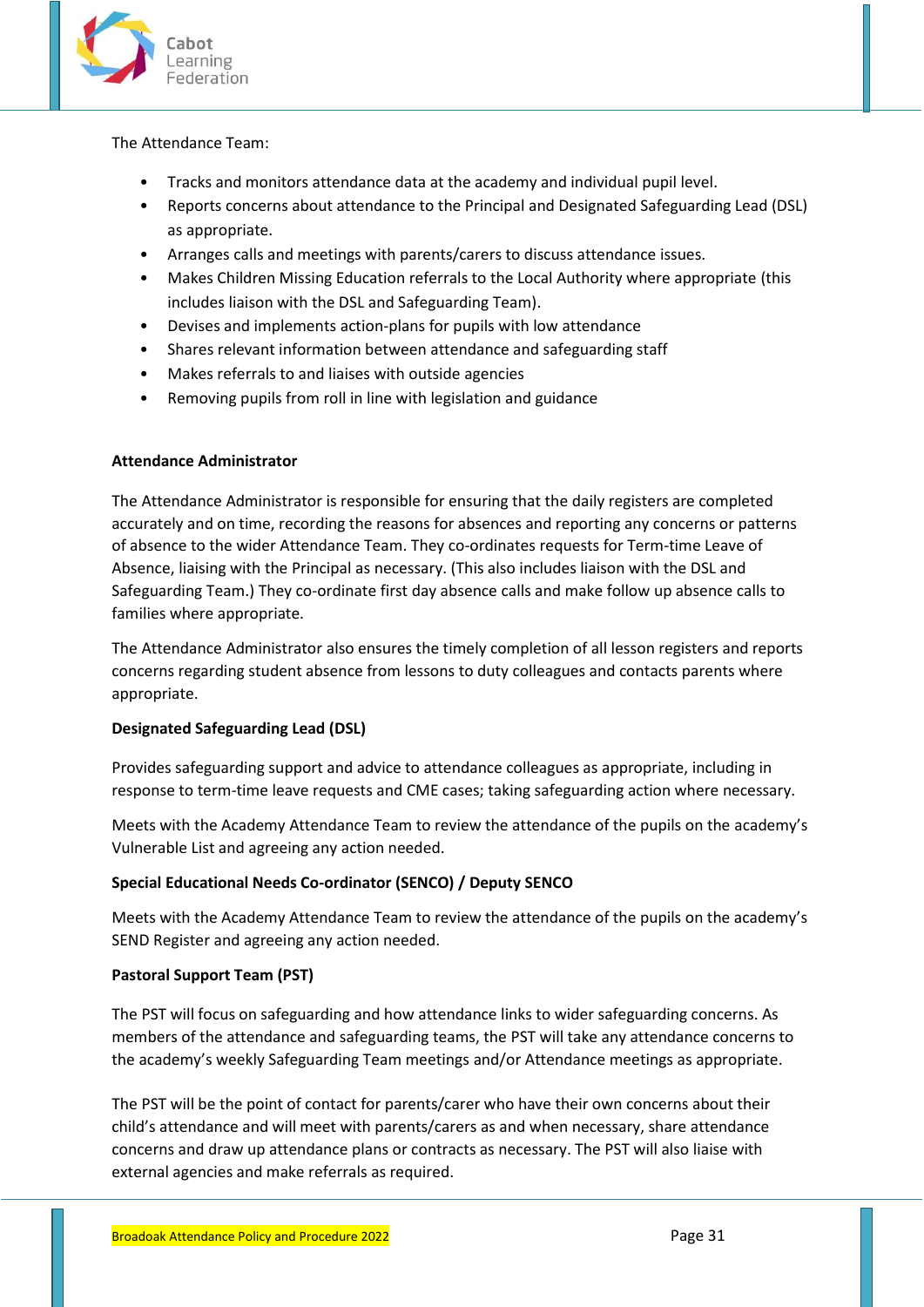

## **Education Welfare Officer (EWO)**

The EWO will support the improvement of attendance in all year groups. They will support with any attendance related legal matters, making Child Missing Education referrals to the local authority and liaising with outside agencies as appropriate.

The EWO will support actions for students with low-attendance, conducting Home Visits and leading non-attendance meetings.

The EWO will also support the implementation of interventions for any families looking to elect to home educate any students.

The EWO also supports the safeguarding of students from the academy, particularly those not attending regularly.

## **Year Leaders**

Year Leaders are responsible for the accurate recording of their pupils' attendance on a daily basis, using the correct codes, and submitting this information via SIMs, leading their team of tutors to enact this.

Where there are attendance concerns, either raised by the form tutors themselves or by the Attendance Team they will co-ordinate a 'check-in' with the pupil to find out about any reasons for absence as part of their responsibilities under the academy's Safeguarding Policy.

Year Leaders will also meet with parents/carers whose child has a falling level of attendance and is flagged as a concern by the Attendance Team.

The Year Leader will monitor the daily and weekly attendance of their students, deploying resources to intervene in a timely manner. They will co-ordinate the actions of the of the attendance team relating to the students in their year group.

## **Form Tutors**

Form Tutors are responsible for recording their pupils' attendance on a daily basis, using the correct codes, and submitting this information via SIMs.

Where there are attendance concerns, either raised by the form tutors themselves or by the Attendance Team they will 'check-in' with the pupil to find out about any reasons for absence as part of their responsibilities under the academy's Safeguarding Policy.

Form Tutors may also be asked to meet with parents/carers whose child has a falling level of attendance and is flagged as a concern by the Attendance Team.

## **Subject Teachers**

Subject teachers are responsible for accurately recording the attendance of all the pupils on their class list. Teachers are expected to highlight any anomalies in their class list – for example students who are attending but are not on the class list and pupils who are not attending and the teacher believes they should no longer be on their class list. Any anomalies should be reported to Attendance Administrator.